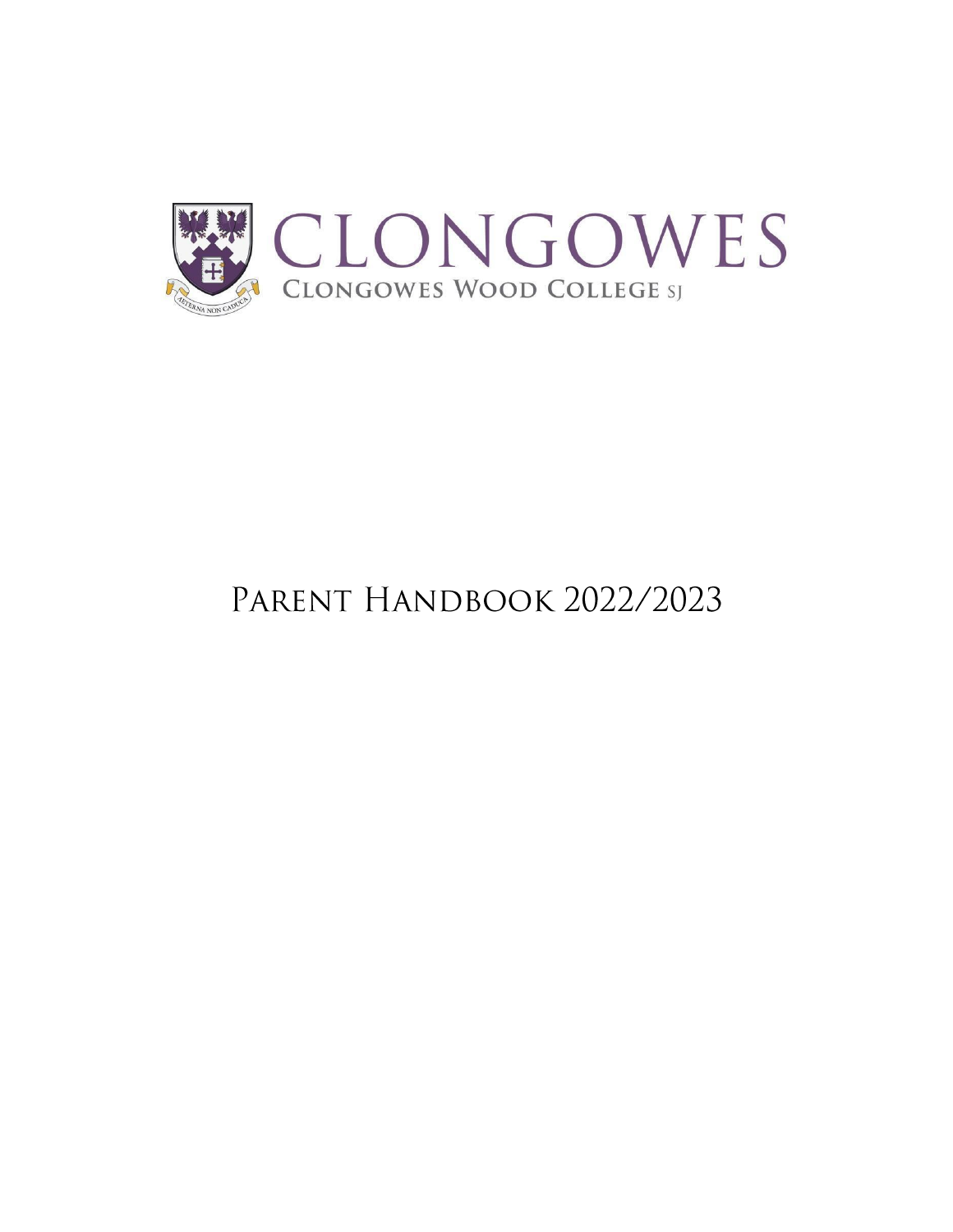## **CONTENTS**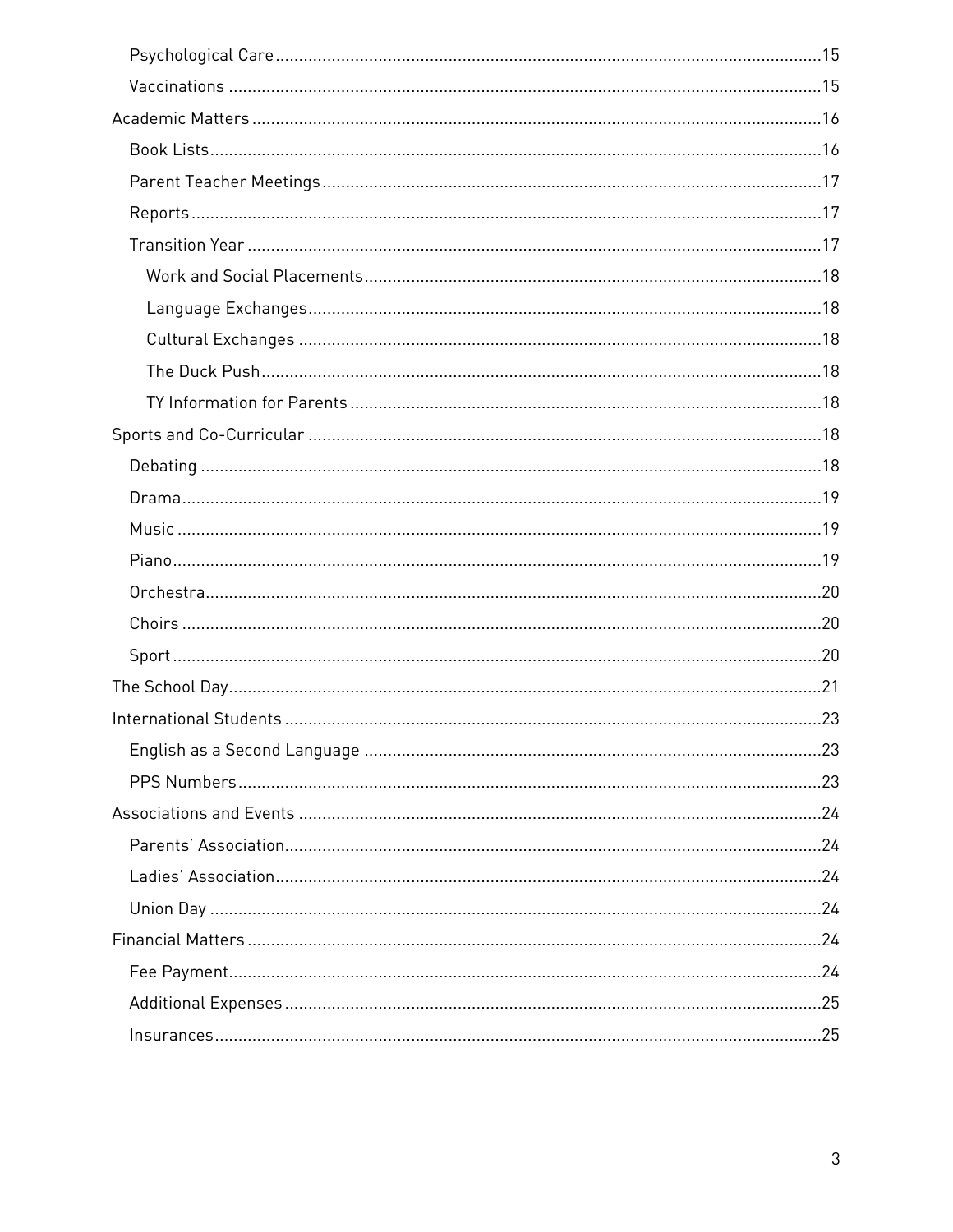This document aims to provide you with necessary information as your son joins Clongowes and will be a reference during his time at the school. Other information will be provided from time to time.

Some aspects of this document are subject to amendment.

## <span id="page-3-0"></span>**Our Tradition**

The Society of Jesus was founded by St Ignatius of Loyola and his Companions at the height of the Reformation – at a time of great strife in the Catholic Church and in Europe. Those first Companions wished to put themselves at the service of the Pope - to go where the need is greatest. Very quickly the importance of educating the youth was seen as the greatest need and the Jesuits went on to become leading educators in Europe and throughout the world.

Clongowes was founded by Fr Peter Kenney in 1814 and is in direct descent from Ignatius' vision. We continue the Jesuit educational mission under the College's motto: Aeterna non caduca - we strive for the lasting [eternal] values, not the ephemeral ones.

Living together in a boarding school gives each student the opportunity to develop a real sense of family and to fulfill one of the aims of Jesuit education - to become a man-forothers. The school strives to ensure that cura personalis [the importance of looking after and caring for each individual] is a strong element in everything in Clongowes.

The presence of the small resident Jesuit Community is appreciated as guardian of the Jesuit ethos in service to the life of the College in a variety of ways. The Rector, Fr. Michael Sheil SJ, is the Custodian of Ethos and continues to be very involved in the life of the College.

## <span id="page-3-1"></span>**Our Mission**

To educate students according to the best traditions and highest standards of Jesuit schooling and to live by the values of the Gospel as expressed in The Characteristics of Jesuit Education.

## <span id="page-3-2"></span>**The Prayer of St Ignatius**

Dearest Lord, teach me to be generous. To serve as you deserve, To give and not to count the cost, To fight and not to heed the wounds, To toil and not to seek for rest, To labour and not to seek reward, Save that of knowing that I do your holy will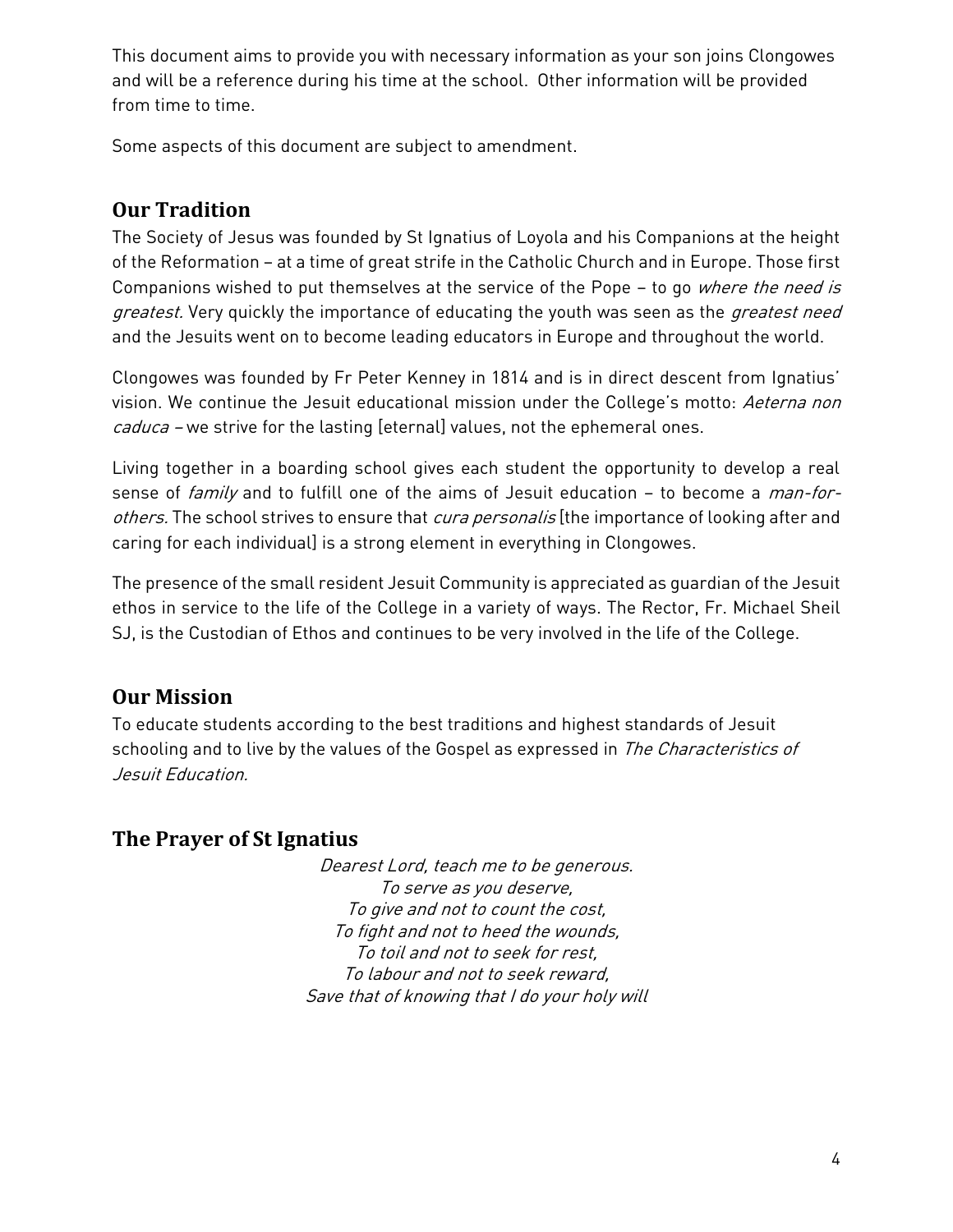## <span id="page-4-0"></span>**Contact Information**

#### <span id="page-4-1"></span>**Address**

Clongowes Wood College SJ, Kilcock Road, Clane, Co Kildare W91 DN40, Ireland.

#### <span id="page-4-2"></span>**Key Contacts**

Reception

Phone +353 (0) 45 868202

Email: [reception@clongowes.net](mailto:reception@clongowes.net)

Reception is open from 8.30am to 9pm from Monday to Friday, from 9am to 9pm on Saturday and from 10am to 9pm on Sunday while the boys are in school.

#### Out of Reception Hours

When the Reception is closed, calls will be transferred to the Prefects' office. If the call is not answered immediately, callers are asked to leave a message and calls will be returned immediately when they are picked up.

#### Headmaster's Office

Mr Chris Lumb Headmaster's PA: Mrs Irene Fitzpatrick Email: [ifitzpatrick@clongowes.net](mailto:ifitzpatrick@clongowes.net) Phone: +353 (0) 45 868202 Office hours: 9am – 4.30pm

#### Deputy Headmaster

Mr Paul McCormack Email: pmccormack@clongowes.net Phone: +353 (0)45 838213

#### Head of Boarding

Mr Steven Gray Email: sgra[y@clongowes.net](mailto:fkelly@clongowes.net) Phone: +353 (0)45 868202

#### Assistant Head of Boarding

Mr Matthew Wright Email: [mwright@clongowes.net](mailto:mwright@clongowes.net) Phone: +353 (0) 868202

#### Jesuit Community

Fr Rector Michael Sheil SJ Email: [msheil@clogowes.net](mailto:msheil@clogowes.net) Phone: +353 (0)45 868202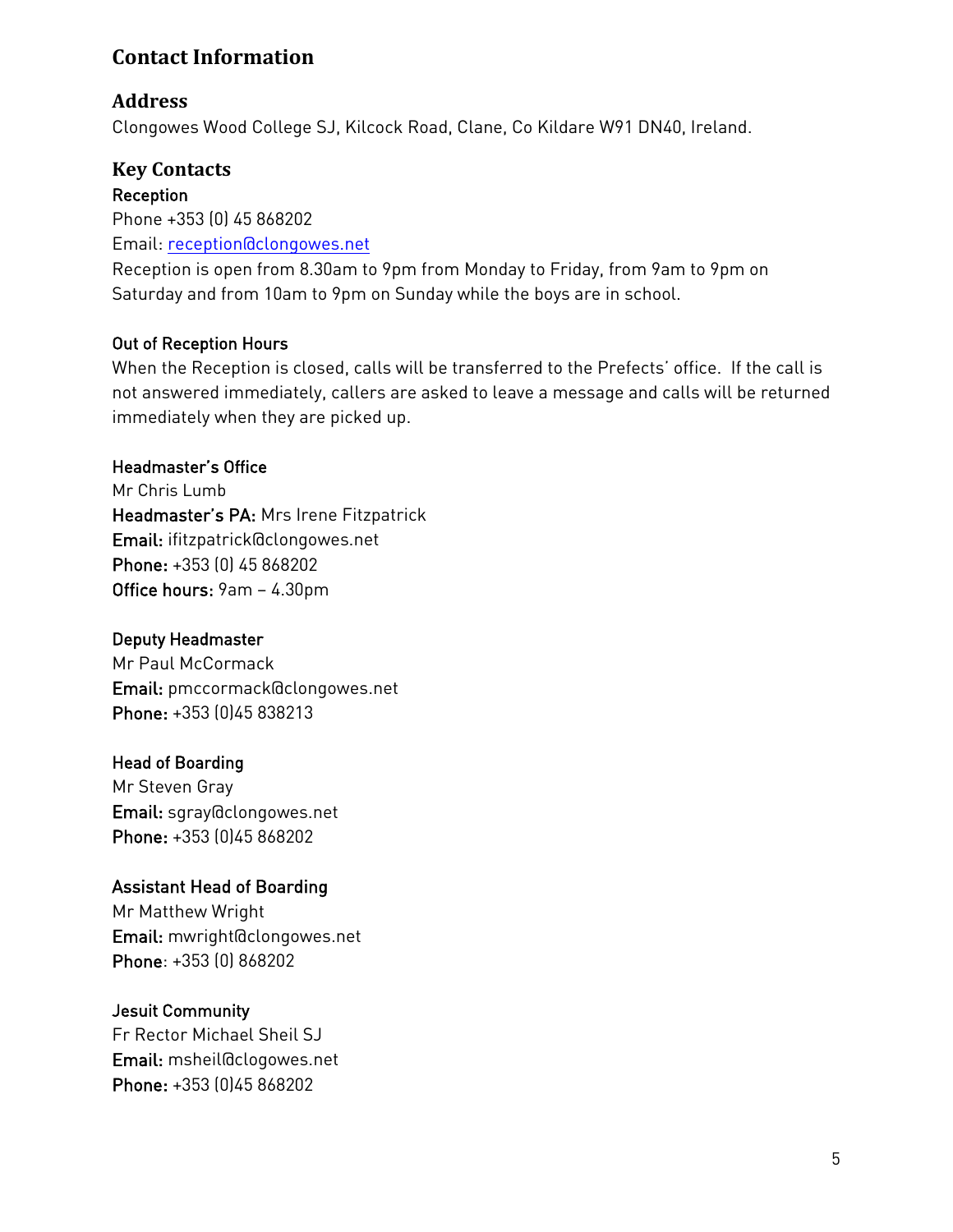#### Infirmary

Nurses: Mrs Mary Cross, Ms Liz Kelly, Mrs Martina O'Kelly, Mrs Roisín Monahan and Ms Samantha Gill, Healthcare Assistant. Phone: +353 (0)45 838217 Email: [infirmary@clongowes.net](mailto:infirmary@clongowes.net)

#### Senior Management Team

Ms Elisabeth Clarke - Director of Ethos ([eclarke@clongowes.net](mailto:msheil@clongowes.net)) Ms Áine Corcoran, Director of Admissions and Communications [\(acorcoran@clongowes.net\)](mailto:macorcoran@clongowes.net) Mr Steven Gray, Head of Boarding (sgray@clongowes.net) Ms Helen Hickson, Director of Studies [\(hhickson@clongowes.net\)](mailto:hhickson@clongowes.net) Mr Paul McCormack - Deputy Headmaster ([pmccormack@clongowes.net](mailto:pmccormack@clongowes.net)) Ms Denise Nichol - Director of Finance and Administration [\(dnichol@clongowes.net\)](mailto:dnichol@clongowes.net) Mr Matthew Wright – Assistant Head of Boarding [\(mwright@clongowes.net\)](mailto:mwright@clongowes.net)

## <span id="page-5-0"></span>**Ethos and Liturgical Life of the School**

"The Eucharist is the source and summit of the Christian life" - [Second Vatican Council]

For Clongowes, as a Catholic school in the Jesuit tradition, Sunday Mass is the central moment of the week – when the School gathers as the Christian community to give thanks to God. It follows that all students are required to attend. You are warmly invited as the wider family-community of Clongowes. Light refreshments are served afterwards in the Concourse.

Optional daily Mass in the Ignatian Chapel takes place at 08H00 during the week.

Classes in religious education are part of the academic programme so that graduating students will be equipped with adequate intellectual foundation and formation in their Faith as they take their place in the wider world.

Liturgy formation takes place outside of the classroom on designated mornings, arranged by Year group.

The Ethos Department is very active within the school:

- There is a special *Schola Cantorum* which performs during Mass and Students are warmly encouraged to share their singing talents in this whole-community service. Practice takes place on Wednesday evening and Sunday morning.
- A group of Poetry Students takes part in an African Immersion Experience in Lesotho at Easter-time.
- A TY group goes on an *Ignatian Camino Pilgrimage* during the third term.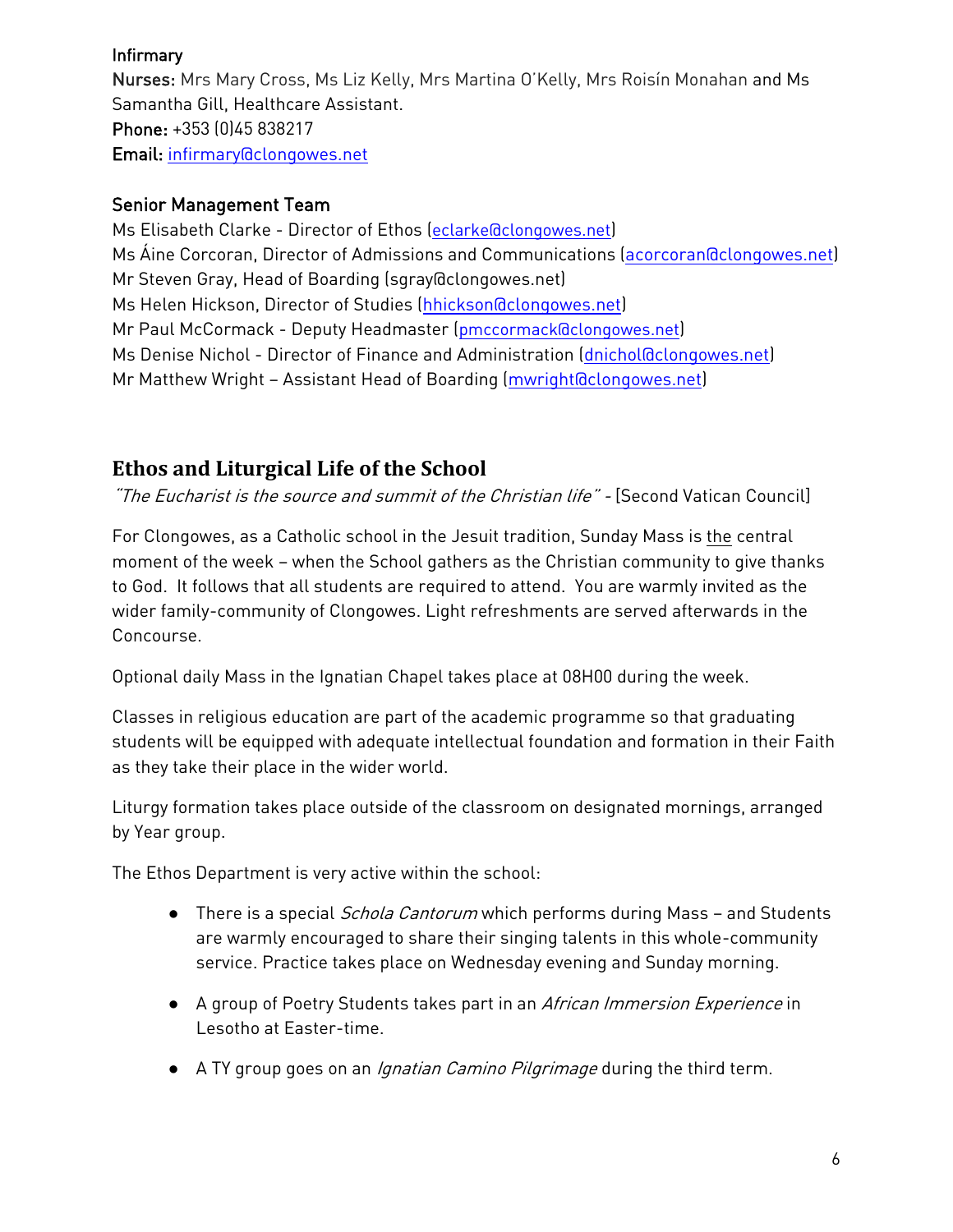- TY students take part in a weekly Outreach to welcome AgeAction and Kare guests to the College.
- Poetry Students do the Jesuit Kairos Retreat given by Rhetoric students under the direction of the adult Ethos team. A charge for the cost of accommodation will be added to each student's account where relevant.
- Each Year group goes on an annual retreat offsite. A charge for the cost of accommodation will be added to each student's account where relevant.
- Parent Days are focused on the ethos of the school and normally are centred around an interesting guest speaker. The Parent Days take place in Clongowes, usually on a Sunday.

We begin weekdays with Morning Prayer in the concourse where we regularly say the Ignatius' Prayer for Generosity which encapsulates the ethos of the College.

## <span id="page-6-0"></span>**Boarding Life Structure**

#### <span id="page-6-1"></span>**Boarding Perfects**

Prefect is the name given to the Boarding House Masters at Clongowes. These are the adults whose primary responsibility is the care and well-being of the students. Your son's Prefect acts 'in loco parentis' and is your primary point of contact.

The role of Prefects is to support the boys and provide excellent pastoral care. Prefects are supported by the Care Team for each Year group. The members of Care Teams include nurses, teachers, Academic Year Heads, the School Counsellor and the Spiritual Father who take a holistic view on the care of each boy in the school.

Clongowes is organised in Year groups and Lines – with 2 Year groups per line. Each Year group has a Prefect with one Line Prefect per Line.

| Third Line  | Elements  | First Year         |
|-------------|-----------|--------------------|
|             | Rudiments | Second Year        |
| Lower Line  | Grammar   | <b>Third Year</b>  |
|             | Syntax    | <b>Fourth Year</b> |
| Higher Line | Poetry    | Fifth Year         |
|             | Rhetoric  | Sixth Year         |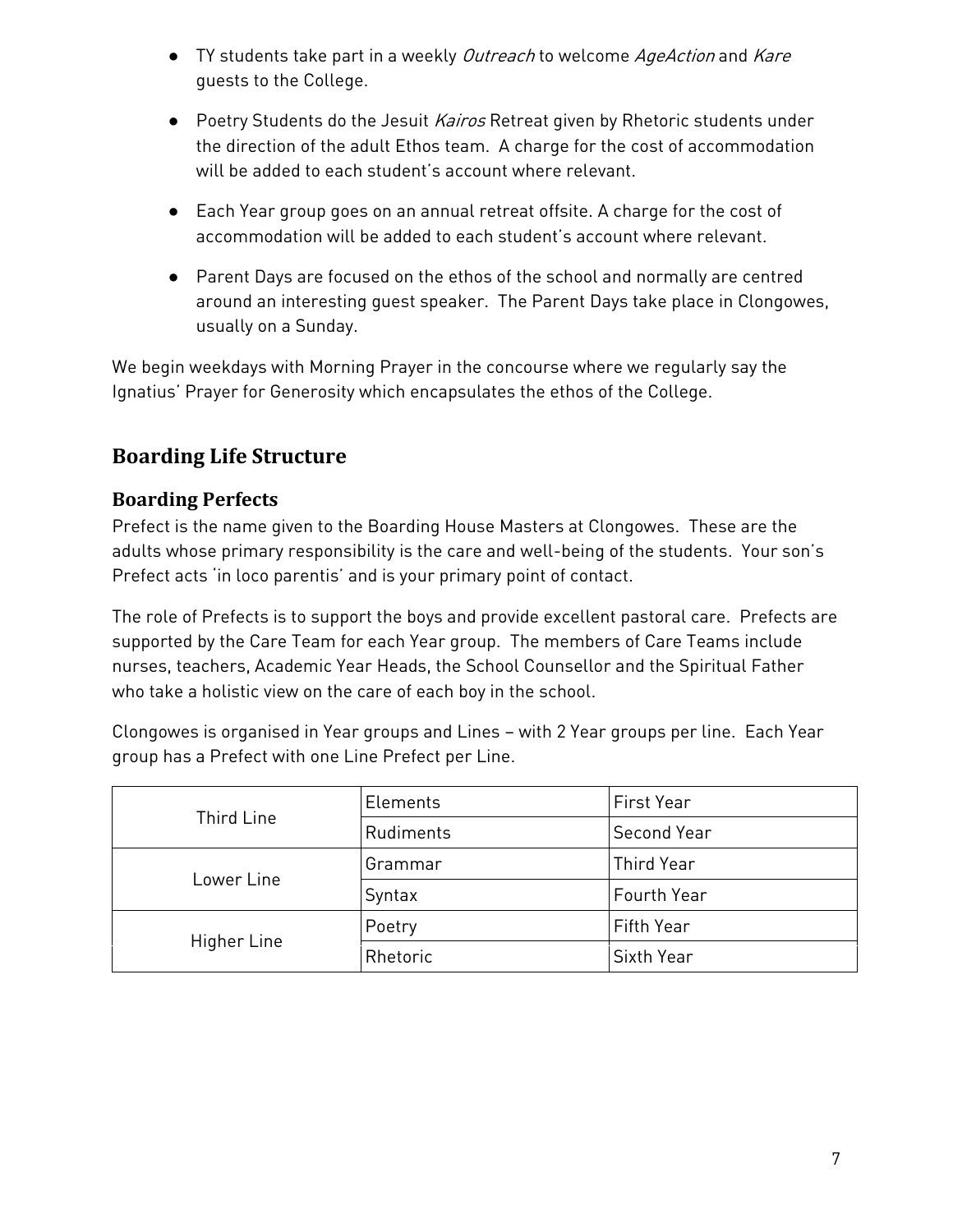## <span id="page-7-0"></span>**Contacting Your Son's Prefect**

Your son's Prefect is on duty outside of class time - during those times when students are engaged in co-curricular activities, study and during night time routines. Should you wish to contact your son's Prefect, please send an email which will be responded to once your son's Prefect is back on duty. If the matter is urgent please email The Head of Boarding and the Assistant Head of Boarding or call the school Reception.

#### <span id="page-7-1"></span>**Year Groups/Lines and Houses**

As mentioned previously, the College operates a system of Year Groups – in 3 Lines and 10 Houses.

All students live and learn with the members of their own Year group but activities take place on a 'Line' basis also.

In addition to your son being in a certain Year group and Line he will also be assigned to one of ten 'Houses'. The Houses are named after Saints and well known Jesuits. Your son will be assigned to one of the following houses: Arrupe, Kostka, Sullivan, Hopkins, Kenney, Claver, Collins, Gonzaga, Loyola and Xavier.

Each House has students from every Year group, so it provides many opportunities to meet boys from throughout the school. Each House has two House Leaders, senior students who are chosen for their leadership qualities. The House Leaders will provide pastoral support and friendship to all the boys in their House. Once every 10 days the House will eat their meals together in their Ref. Various Inter-House activities take place on Sports Day, Book Character Dress Up Day and in Quizzes.

## <span id="page-7-2"></span>**Boarding Life**

## <span id="page-7-3"></span>**Catering**

Meals prepared at the College are nutritionally balanced using high quality ingredients.

It is essential that any food allergies or intolerances are notified to the school at enrolment and registration to the Admissions Office and that a medical report is submitted.

Catering is provided in the school Refectory (Ref) at four scheduled meal times.

- Breakfast: 7.20am to 8.00am
- Lunch: 12.45pm to 1.30pm
- Tea: 5.00pm to 5.45pm
- Café (Supper): 8.15pm to 8.45pm

A sample menu can be found at<https://www.clongowes.net/school-life/nutrition/>

#### <span id="page-7-4"></span>**Clothes and Equipment List**

Please use the lists below as a guide to clothing and dress code at Clongowes.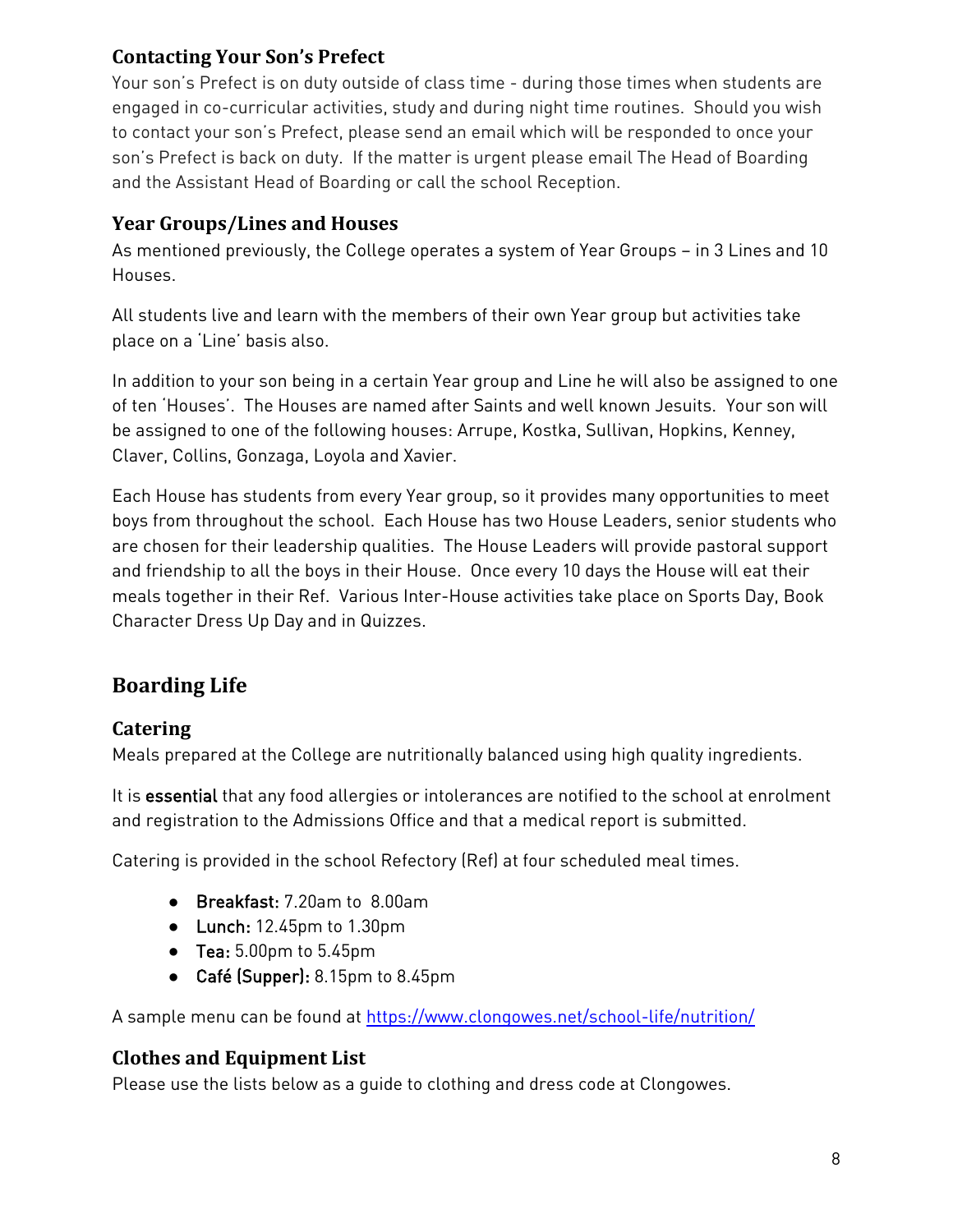#### <span id="page-8-0"></span>**Formal Dress**

Formal Dress is worn on Sundays at Mass, on special occasions and by boys representing the College. Your son will be measured for a Clongowes blazer during the first week of term and supplied shortly afterwards. The cost of the College blazer will be charged to your son's account.

In addition to the blazer, your son must also bring:

- 2 pairs of dark grey trousers.
- 2 white shirts
- 1 College tie (available in the College shop will be charged to your son's account
- 1 pair of formal black shoes that can be polished
- Dark socks (black or grey)
- ●

#### <span id="page-8-1"></span>**Class Dress**

There is no specific uniform for class, but there is a dress code consisting of:

- Shirt/Polo shirts with collar not rugby/football jerseys
- Sweater (not a 'Hoodie')
- Plain trousers, un-torn jeans or chinos, (no combat trousers, tracksuits or similar)
- 1 additional pair of leather shoes (no runners or similar)

#### <span id="page-8-2"></span>**Sports**

- 1 pair of runners (trainers)
- Track suit (supplied through the College and is compulsory for away matches)
- Light rain proof jacket
- Winter hat
- 1 pair of football boots with steel studs (not plastic)
- Swimming togs, swimming hat and flip flops
- Rugby gear for training no white shorts, base layers, shorts, long socks and training tops.
- Gum shield for rugby (available in the College or from any sports shop). You may wish to have your son fitted with a gum shield by your dentist.
- A scrum cap is optional but recommended for rugby

The school shop will supply Clongowes representative sports gear – track suits, polo shirts, jerseys, shorts, socks and singlets.

Please note that any Clongowes sports gear will be added to your son's account. It is advisable to guide your son on what level of spending you deem appropriate in the school shop.

#### <span id="page-8-3"></span>**Bedding and Dormitory Requirements**

- Duvet
- Pillow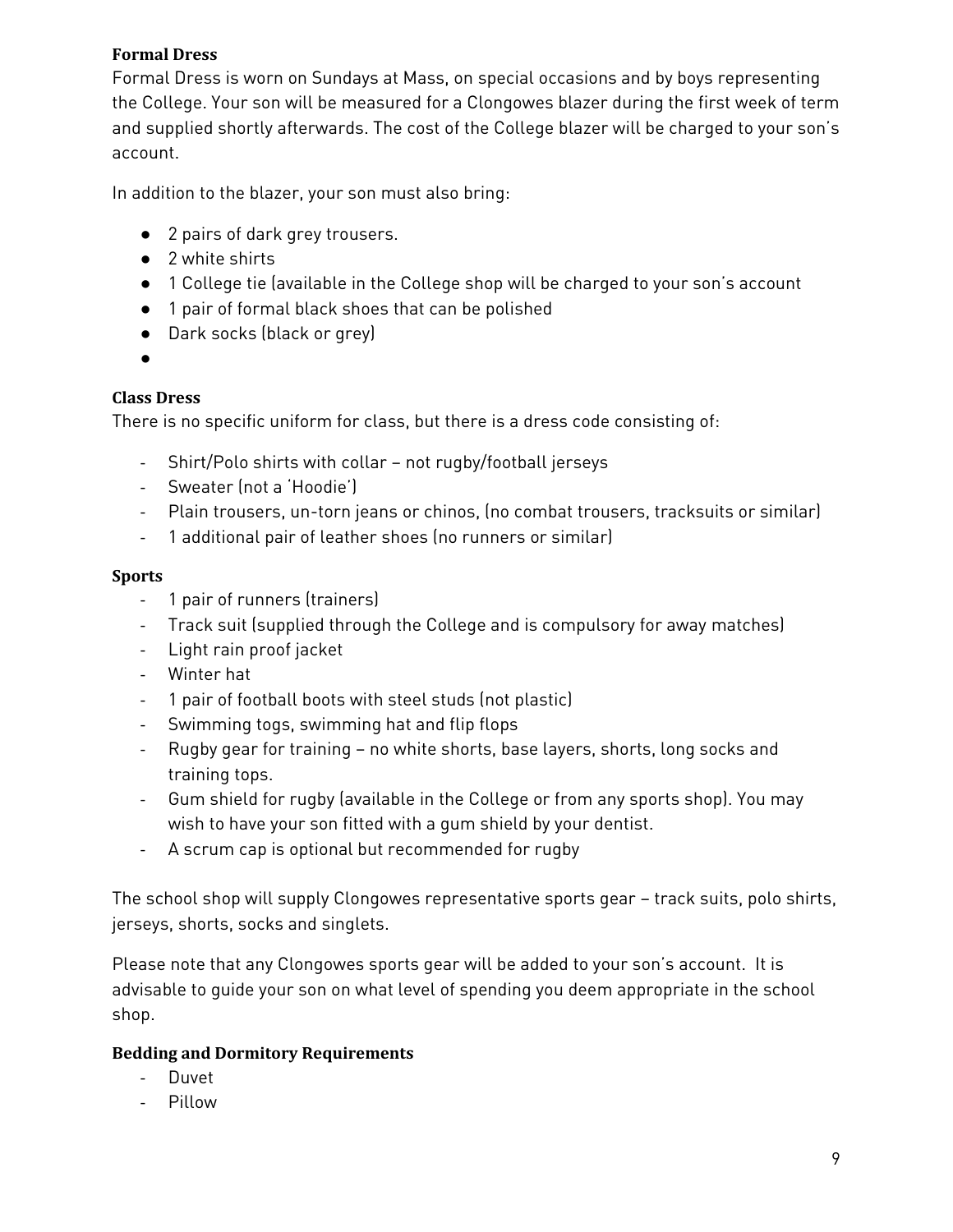- Bed linen (2 sets)
- Mattress protector
- Pyjamas (2 pairs) and Dressing Gown
- Flip flops/similar
- Underwear and socks (daily change)
- Towels (hand, swimming, showering)
- Shoe polish and brushes
- Toiletries including a toothbrush, soap/shower gel, hairbrush etc.
- Non aerosol deodorants
- Wrist watch
- 2 laundry bags (clearly marked with name and laundry number)
- Clothes hangers for wardrobes
- Locks x 2– a combination padlock for wardrobe and locker (available in the school shop)
- A tuck box for storing food in the dorm a plastic box or similar
- A reusable water bottle
- Please note that no glass bottles are permitted

If overseas families require Clongowes to provide bedlinen, duvet and pillow for your son please advise our Housekeeping Team at pwhela[n@clongowes.net](mailto:ouse@clongowes.net) 

Please see the section below on laundry for more information on laundry numbers and the laundry service.

#### <span id="page-9-0"></span>**Laundry**

The school provides a laundry service with laundry, collected on Monday, Wednesday & Friday.

All laundry must be labelled with your son's name and laundry number. The laundry number is given to you during enrollment and registration. The laundry number your son is assigned stays with him for the duration of his education in Clongowes. The cost of this service is billed as an extra on the student's account.

The cost of a bag of laundry (wash/dry/fold) is determined by weight

## <span id="page-9-1"></span>**Guardianship**

All students whose parents do not reside in Ireland must have an educational guardian. The role of the guardian is to provide on the ground support to parents who live overseas. Parents will be provided with the College Guardianship Policy and Agreement as part of the Admissions process. Both the parents and the guardian must sign the Agreement and agree to provide the necessary supports and services to parents.

Guardians play a very important role in College. For example, they may attend parent teacher meetings in the place of parents, will bring the student home/to a host family for long weekend breaks/holidays, will be required to attend should the student be admitted to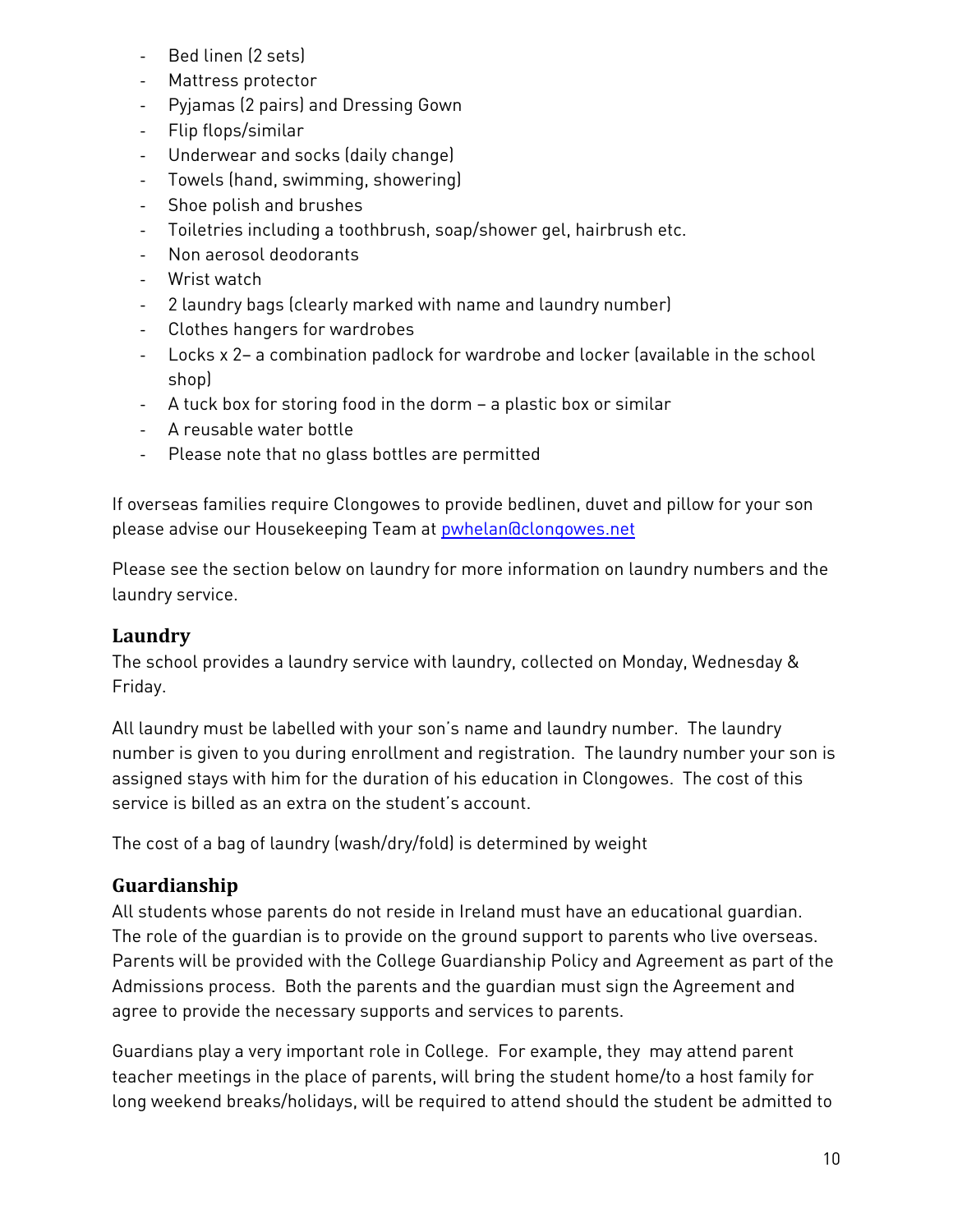hospital, may be requested to bring the student home/provide a host family should the student be ill and not be in a position to stay at the College.

Guardians may be close family or family friends or, if it is not possible to appoint a family member/friend as guardian, parents may choose a guardian agency and details of such organisations providing services in Ireland will be provided by the Admissions Office on request.

#### <span id="page-10-0"></span>**Mobile Phones and Technology**

For all students, use of mobile phones is restricted to use in quiet spaces (cubicles, rooms or similar) and are not to be used in groups. Students may access mobile devices until the nightly 'Lights Flicked' in the living areas - after 9.15pm (Third Line) and 9.45pm (Lower Line) All phones must be handed up before 'Lights Flicked'.

No mobile phones may be used in classrooms, study areas or any shared social, sporting, Refectory or co-curricular areas.

Other devices such as laptops and tablets may only be used in class and study with the permission of teachers/study supervisors.

Your son will be issued with a Clongowes email address once he starts in the school and will have access to the school's email system.

See Wi-Fi section for information on connectivity.

#### <span id="page-10-1"></span>**Pocket Money and Bank**

All cash brought into the College by students must be 'banked' with the Prefect and withdrawn when needed. The 'bank' is open at lunchtime in the various Prefects' offices. Cash will be required for small purchases at the school shops, paying for buses to Cup matches, for match tickets, for purchasing snacks on school trips if desired etc.

You are advised that  $\epsilon$ 50- $\epsilon$ 100 per term is a reasonable amount of pocket money.

#### <span id="page-10-2"></span>**School Shop**

The school shop is located in the Concourse and opens at morning break and lunchtime.

Representative sportswear as well as Clongowes fleece sweaters/tops can be purchased via the shop and added to the student's account.

A small range of stationery – pens, pencils, copy books are available for cash payment. Prices are in line with mainstream shops.

#### <span id="page-10-3"></span>**School Tuck Shop**

The Tuck Shop opens every evening at 8pm. Students can purchase a range of sweets and drinks and payment is taken in cash.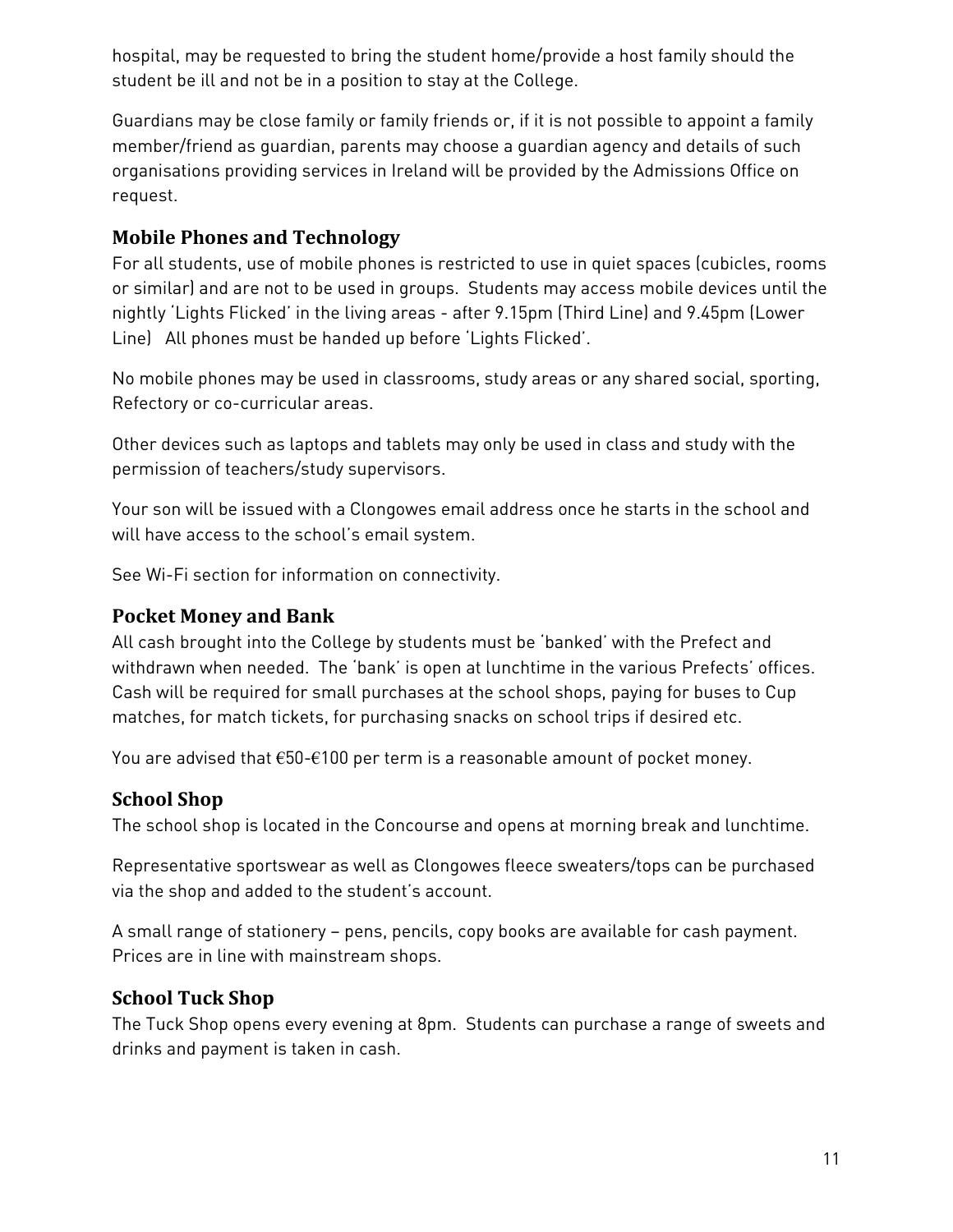#### <span id="page-11-0"></span>**Visiting**

You are welcome to visit your son on Wednesday and Saturday afternoons 12pm to 5.45pm – and especially for Sunday Mass where you can join in the Eucharistic celebration.

All visitors to the school must first report to Reception.

For visits outside of these times please refer to your son's Prefect. Parents may visit the dormitories/accommodation areas in the evening after breaks as their sons return back to school. Parents are asked to respect the privacy of all students in these shared living areas.

#### <span id="page-11-1"></span>**Wi-Fi**

All devices must be registered on the school's Wi-Fi network. The network operates a black/white list in deciding which sites are appropriate and accessible.

Wi-Fi is turned off for students from 11pm to 7am for all students. Students in the Higher Line have access to social networking sites such as Facebook from 4pm to 5.50pm and from 8pm to 9pm.

If your son brings a mobile device to school, we strongly advise you not to provide a substantial/unlimited cellular data package on his device.

#### <span id="page-11-2"></span>**Travel and Leave**

#### <span id="page-11-3"></span>**Leave Requests**

All students are permitted to leave the school after Sunday Mass with their parents/guardians. All students must be back in the school by 8.45pm as access into the College will not be possible after this time, unless by prior arrangement with their Prefect.

Students from the Grammar Year group and above may go to Clane Village (15 minute walk) on Wednesday and Saturday afternoons if they have received permission from their Prefect. It is essential that all students must sign out at Reception before leaving the school.

Families are encouraged not to make plans during term time that would necessitate their son missing school, sporting or co-curricular activities.

For students in Third Line and Lower Line, requests for leave should be made by their parents to their Prefect by email. Students in Higher Line may make their request directly to their Prefect, except for overnight leave, and it is assumed that the students are leaving the school with their parents. All parents are expected to respect the dates of breaks and holidays. Permission for early leave should be sought from the Head of Boarding, Mr Steven Gray [\(sgray@clongowes.net\)](mailto:sgray@clongowes.net).

There will be no leaves granted until after the end of Sunday Mass, it is expected that all students will attend Mass and parents are most welcome to attend also.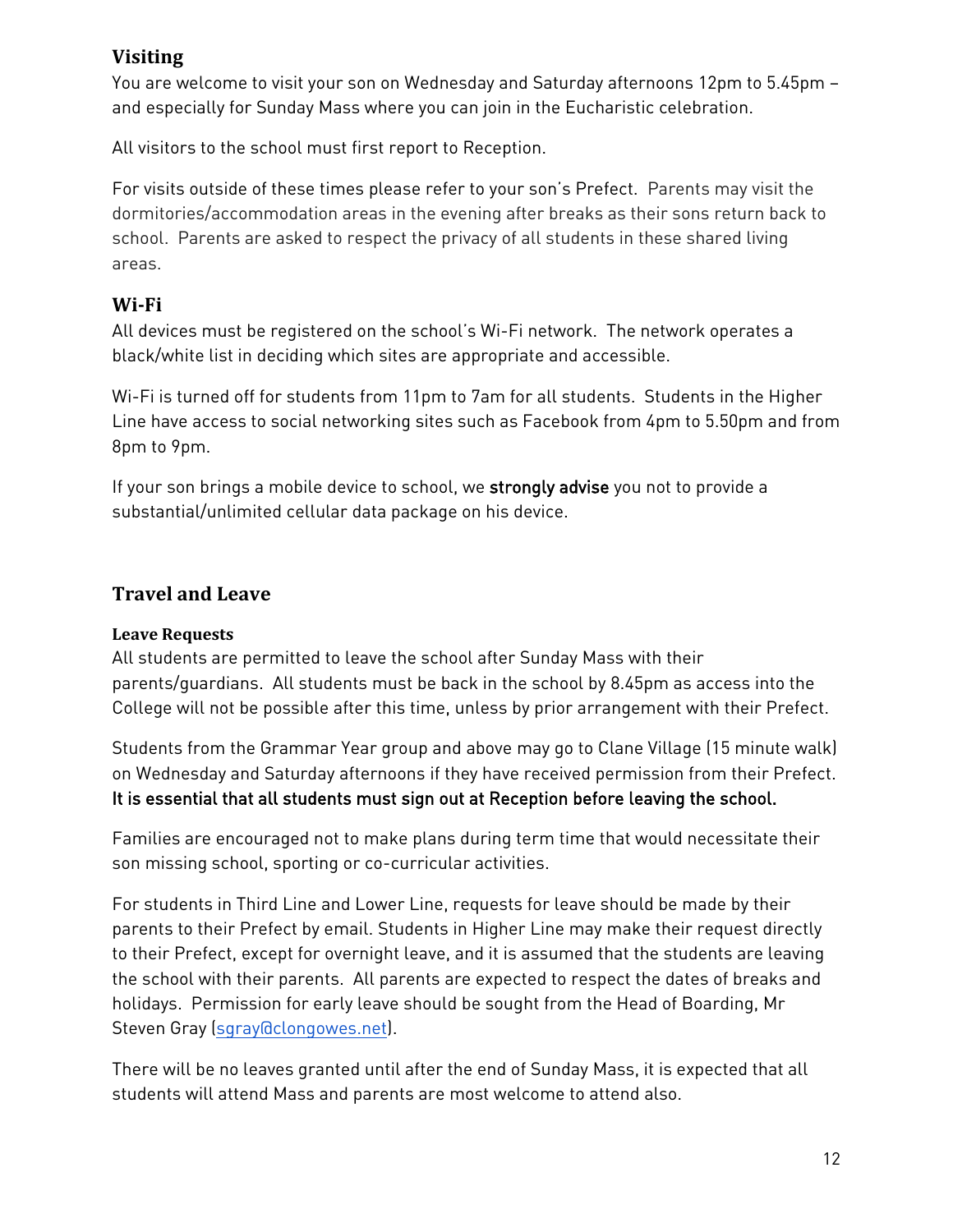#### <span id="page-12-0"></span>**Arrangements for Breaks**

Weekend breaks and vacations are published on the school calendar in June.

You are asked to respect the departure and return times. Where students are travelling to/from overseas they may request an early or late return due to flight availability. Such requests must be submitted to the relevant Prefect one week in advance.

Those students returning on long haul flights from overseas may request an early return from break, for example in the morning of the day school re-opens. Such requests must be made to the Head of Boarding in advance to ensure access to the College.

#### <span id="page-12-1"></span>**Airport Transport**

If your son requires transport to the airport, this can be arranged via the school. To arrange transport please contact Reception reception@clongowes.net

#### <span id="page-12-2"></span>**Accommodation**

When visiting the school or dropping off or picking up your son, you may require overnight accommodation. There is a range of hotels and Bed and Breakfast accommodation close to the school.

- The Westgrove Hotel: [www.westgrovehotel.com](http://www.westgrovehotel.com/) There is a reduced rate for parents from Clongowes. Located 4km from the school.
- The K Club: [www.kclub.ie](http://www.kclub.ie/) Located 8km from the school
- Barberstown Castle: [www.barberstowncastle.ie](http://www.barberstowncastle.ie/) There is a reduced rate for parents from Clongowes Located 11km from the school
- Celbridge Manor Hotel: www.celbridgemanorhotel.ie Located 14km from the school
- Aaronbeg Bed and Breakfast [www.aaronbeg.com](http://www.aaronbeg.com/) Located 16km from the school
- Greenfield House Bed and Breakfast [www.greenfieldbandb.com](about:blank) Located 14km from the school
- Malone's House Bed and Breakfast: [www.naasbedandbreakfast.com](http://www.naasbedandbreakfast.com/) Located 17km from the school
- Bluebell Bed and Breakfast: [www.bedandbreakfastnaas.com](http://www.bedandbreakfastnaas.com/) Located 17km from the school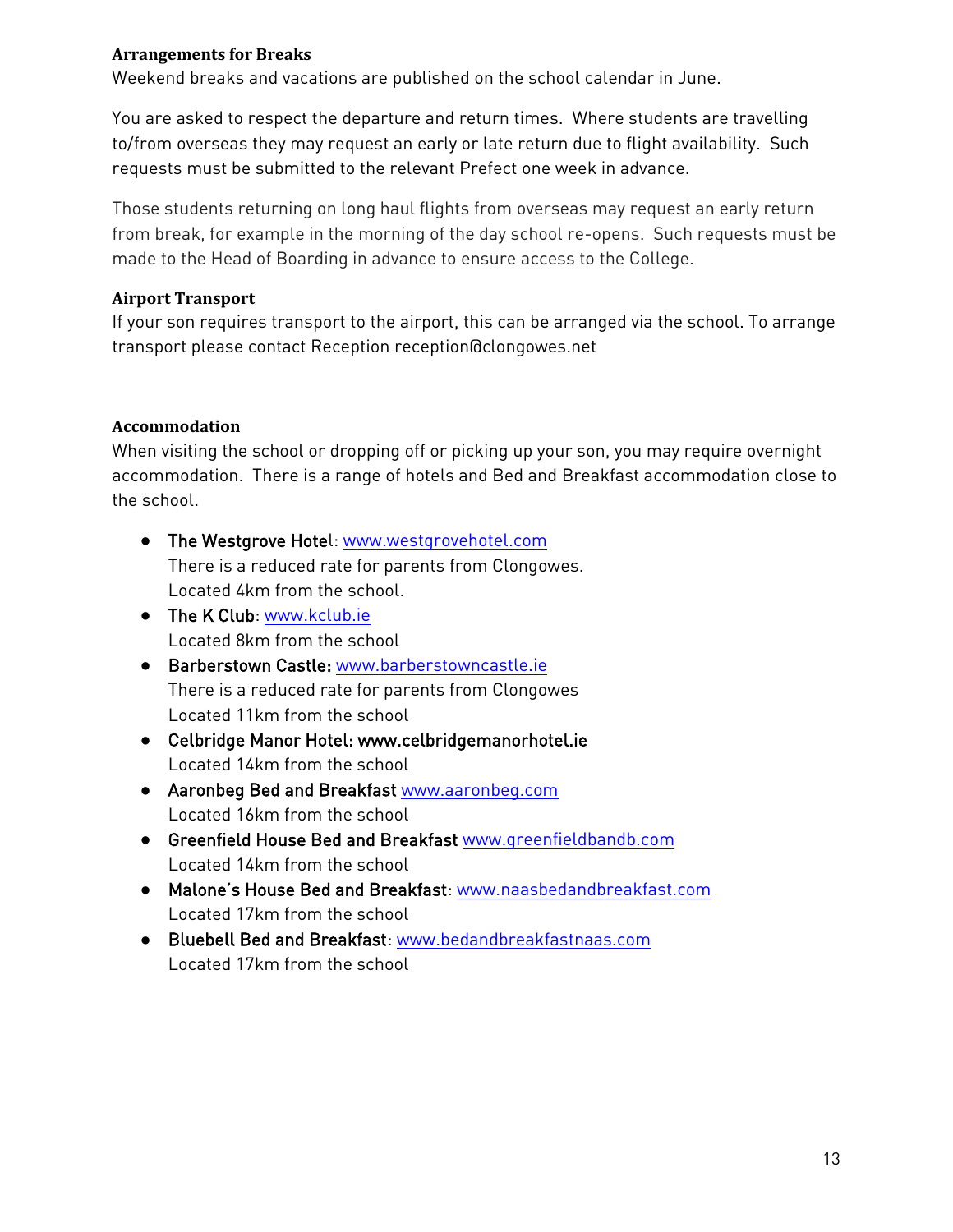## <span id="page-13-0"></span>**Health**

## <span id="page-13-1"></span>**The Infirmary**

The Infirmary is staffed at all times by an experienced Registered General Nurse and a Healthcare Assistant .

The Infirmary provides 24 hour care (incorporating designated clinic times) medication management administering first aid and promoting general physical well-being.The nursing team provides an on-call availability overnight and the Infirmary is covered by one nurse per shift.

Contact with the Infirmary is through the general phone line +353 (0)45 868202 or by email on [infirmary@clongowes.net](mailto:infirmary@clongowes.net) There is no facility to leave phone messages as the Infirmary is generally very busy and the nurse may be attending a boy in the school therefore the best route of contact is by email. All emails will be responded to as promptly as possible.

It is important that parents email the Infirmary team and update them with any new medical information or prescriptions that their own GP may have written for their sons. If your son has been prescribed medication he must hand it in to the Infirmary. The nurses must have a copy of the up to date prescription before dispensing the medication. A photograph of the script sent by email is adequate and must be sent in with each new batch of medication. If your son is on long term medication the Infirmary and our GP require a copy of the cover note from his Consultant as is governed by Pharmacy and Drug Control Guidelines.

#### Your son is not permitted to have over the counter medication in his possession.

All medications must be handed into the Infirmary from where they are dispensed and dispensing recorded is held. At no time should any student give medication to another student. The nursing staff dispense over the counter or prescribed medication as prescribed or required. If a parent or guardian does not wish a student to receive particular medication please be sure to list the drug clearly in the appropriate medical section of the Registration Form.

If your son has required any x-rays or surgery please email the infirmary with the results so we can update his records.

There are a number of beds available to provide nursing care to boys who are unwell and need to be assessed by the visiting GP or are waiting to be collected by a parent or guardian to be brought home/to a guardian's home in the event of illness.

The School Doctor, Dr Clive Dunne, attends the Infirmary twice a week . Dr Dunne is also available by appointment at his surgery in nearby Clane (https://www.thesurgeryclane.ie/) . If your son is attending the GP surgery and you are unable to provide transport this can be arranged through the Line Prefect .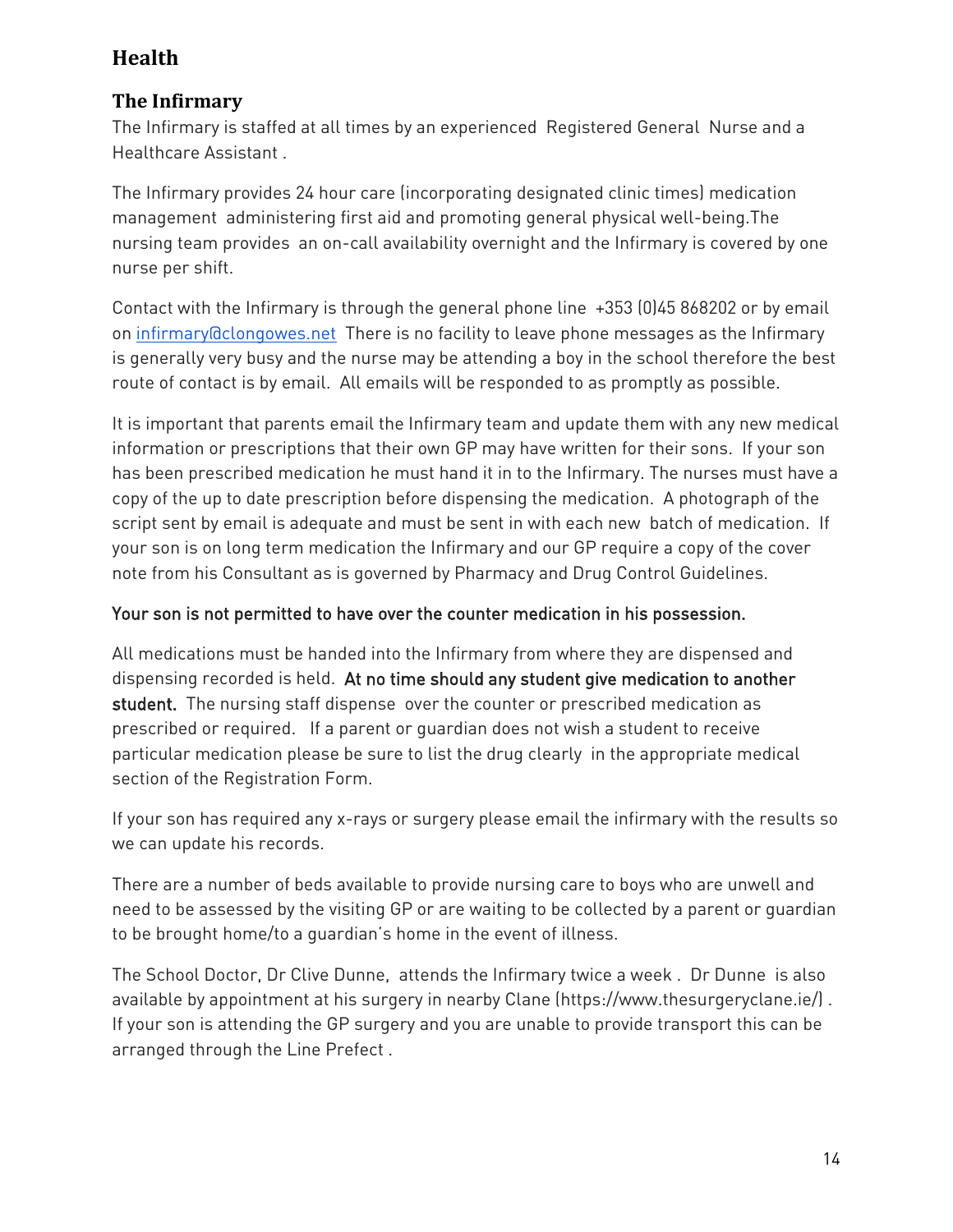Parents and Guardians are informed of doctor's visits and these are billed directly to accounts.

For other routine appointments outside the College e.g. dental appointments, X-ray , physiotherapy (outside the school) and Consultants appointments parents must make the appropriate arrangement with the Guardian/Head of Boarding. Where applicable, the cost of transport will be added to your son's account.

All Consultant appointments for the purpose of diagnosis of specific learning difficulties and/or other diagnosis must be managed by parents.

In the event of transfer to an emergency clinic in the case of illness or an injury, if the parent/guardian are unable to take the boy to the appropriate emergency centre a responsible adult will accompany the student and report back to the nurse on duty.

If your son needs to attend an emergency clinic e.g. Accident & Emergency the nurse will inform his Parent/Guardian, Head of Boarding and his Prefect on duty. Your son will be transported to the clinic where his parents or guardian must meet him to take over the care. Where parents are living overseas it is school policy that a designated Educational Guardian is nominated.

Additionally, parents living in Ireland are also asked to provide an emergency contact on the Registration Form whom the Infirmary can call should they not be able to contact parents.

If your son requires transportation to hospital by ambulance the school has no input into the decision on the public hospital to which he is transported. Payment is generally made by the parent/guardian directly to outside clinics over the phone.

Physiotherapy appointments can be made via the Infirmary. The Physiotherapist attends the school twice weekly and the clinic bills the parents separately.

It is very important to provide all relevant medical history to the school during registration. This should include all relevant issues e.g. anxiety, recent bereavement, concussion or any other injuries.

All our nurses are very experienced and happy to deal with any queries or problems no matter how small they seem.

#### <span id="page-14-0"></span>**Psychological Care**

The Clongowes School Counsellors are on hand to support students where needed. Boys are referred to the Counsellor via the Deputy Headmaster.

#### <span id="page-14-1"></span>**Vaccinations**

Vaccinations are carried out by the Health Service Executive (H.S.E.) Vaccinations are administered in Elements (First Year) according to the H.S.E. School Programme. Normally the First years receive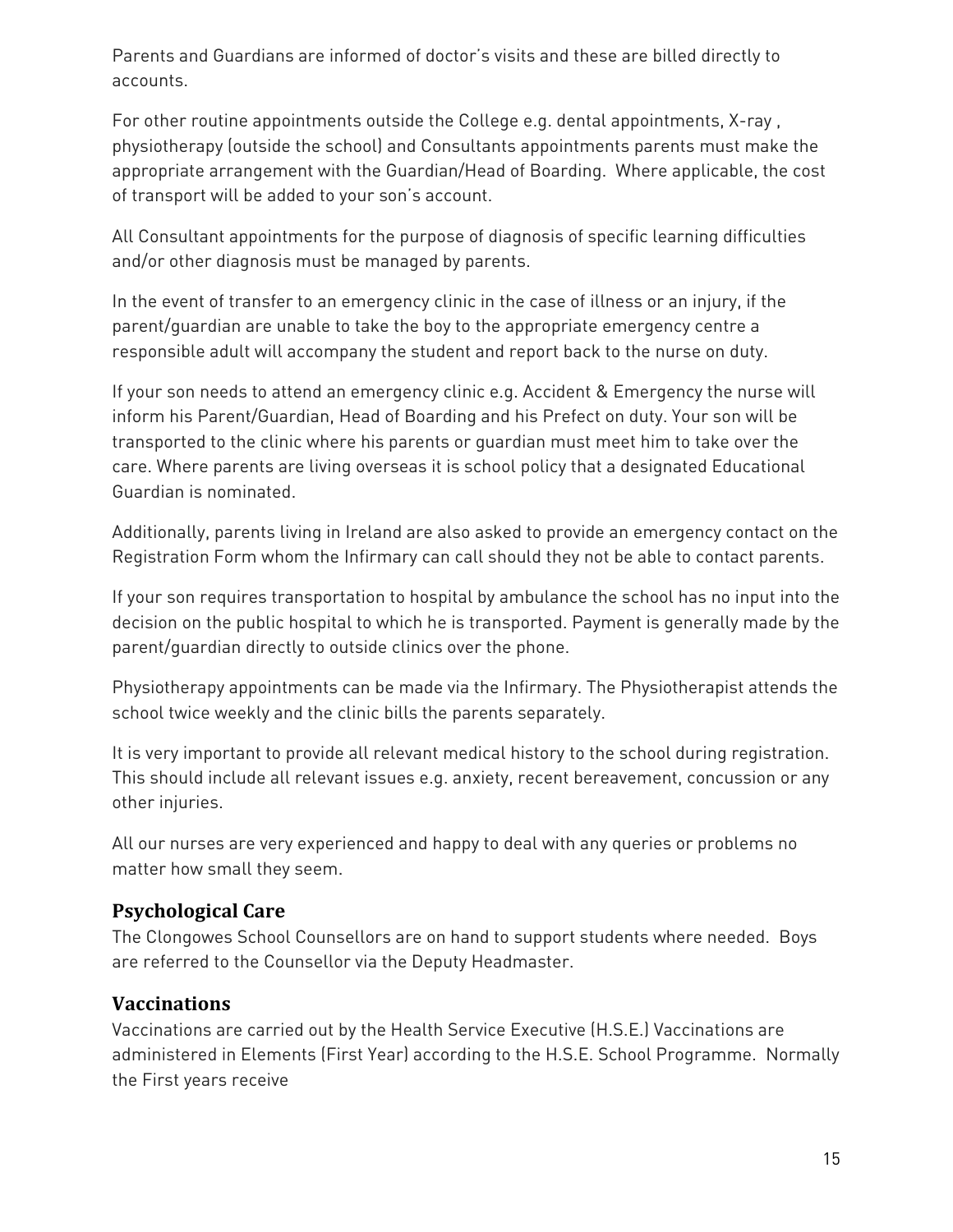Visit 1 In the Autumn: Dates to be confirmed.

Visit 2 In the Spring: Dates to be confirmed.

Records are held by the H.S.E. For further information, please see the H.S.E. online school vaccination programme:<https://www.hse.ie/eng/health/immunisation/pubinfo/schoolprog/>

Please advise the Infirmary if your son has been vaccinated against Covid-19.

## **Health Insurance**

You are advised to have sufficient private health cover for your son while he is in Clongowes. Details of the policy must be provided to the Infirmary. Parents may be asked to submit an Insurance Declaration Form during the Admissions process.

If your son does not have private insurance (and if required) he will be treated in the public hospital system.This is in the case of an emergency where parents cannot be contacted.

Students from other EU countries are advised to apply for the European Health Insurance Card before travelling to Ireland. This card will enable them to access the Irish public medical system at no or low cost.

The school insurance policy provides for personal accident cover for students while in the school.There are restrictions to the cover provided by this policy, so private health insurance is recommended.

## <span id="page-15-0"></span>**Academic Matters**

## <span id="page-15-1"></span>**Book Lists**

Book lists for all year groups will be available on the College website from June. Please see: https://www.clongowes.net/useful-documents/

Please ensure you know your son's subjects before purchasing the required books. Before your son joins Clongowes, you will be asked to fill out a subject choice form. Whereas all effort will be made to achieve your desired subjects, this may not always be possible due to demand and you will be advised accordingly.

For parents based overseas only, books can be purchased online and delivered to Clongowes and must be marked clearly with your son's name and Year group.

Bookshop, [direct2schoolbooks.ie](http://direct2schoolbooks.ie/) will supply the books from the Clongowes booklists and will deliver. They can be contacted by email [direct2schoolbooks@gmail.com](mailto:direct2schoolbooks@gmail.com) or phone +353 (0)87 164 4499

Homework Journals will be provided at the school shop and charged to your son's account.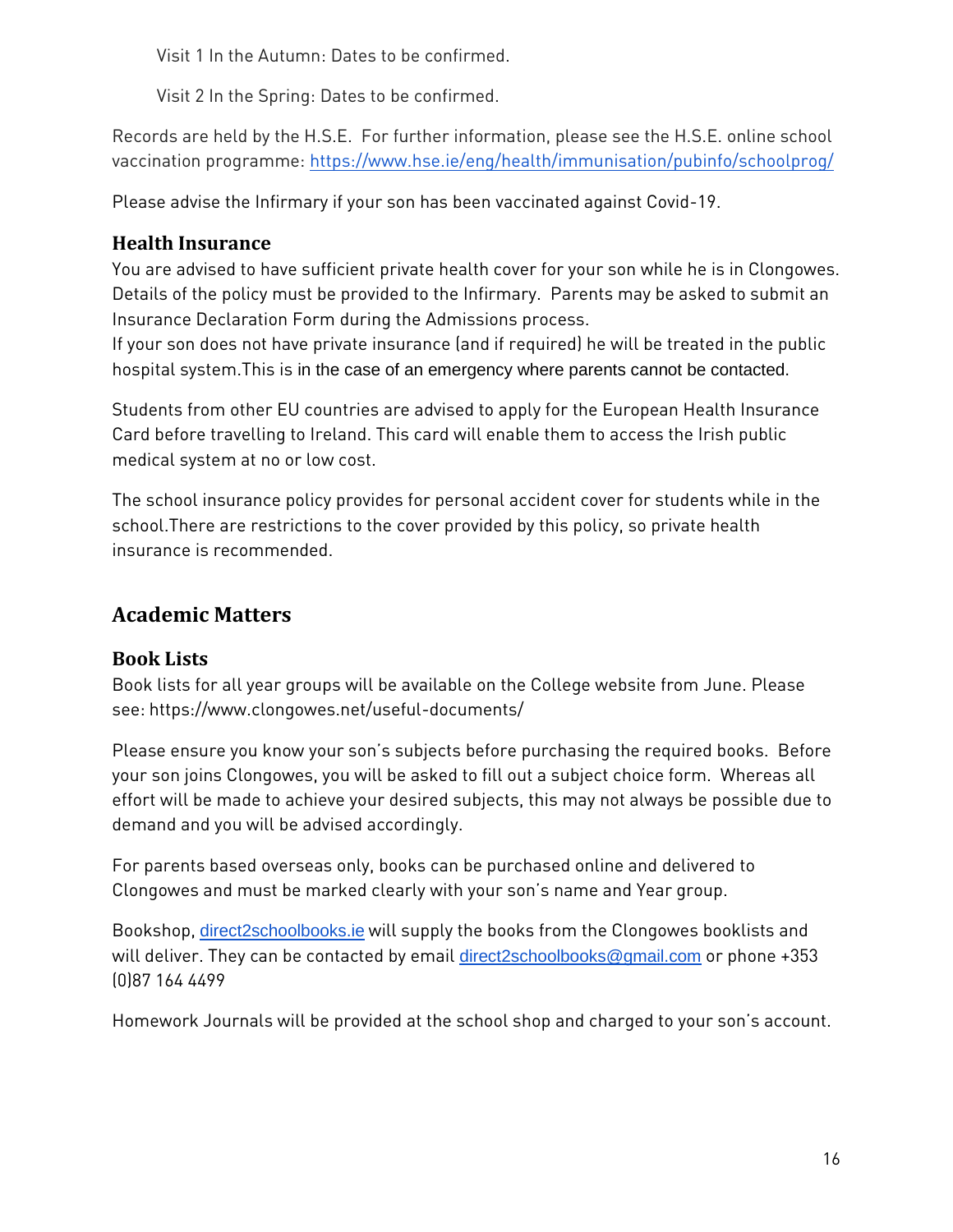#### <span id="page-16-0"></span>**Parent Teacher Meetings**

Parent-Teacher meetings will take place once a year for parents or educational guardians of students in that Year group. All parents are advised to make every effort to attend this important event in person as it will not be possible to schedule individual meetings outside of the meeting. If you are not able to attend you are encouraged to send a representative (guardian/family member) in your place. Overseas parents who are not in a position to attend or send a representative will be invited to book a timeslot to connect with their son's teachers remotely, details are provided close to the date of the Parent Teacher Meetings.

#### <span id="page-16-1"></span>**Reports**

You may access your son's reports online. Details on how to access these reports will be provided at the start of the school year.

Reports will be issued at Christmas and summer following in-house examinations Additional 'Headmaster's Reports' will be issued during:

- October All students
- November Excluding Grammar and Rhetoric
- February Excluding Grammar and Rhetoric
- March All students
- May Excluding Poetry
- Prefects reports at Christmas and summer (with the exception of Rhetoric)

Grammar and Rhetoric students will sit mock examinations for the Junior and Leaving Certificates in the second term.

Reports will contain marks for diligence and the grade the student attained, teachers' comments, and reports from the Academic Year Head and Line Prefect.

Further explanation of the report grading is available on Clongowes.net

#### **Subject Choices**

You will be provided with subject choice forms in advance of your son starting in Elements and at the end of Transition Year for the Senior Cycle.For students joining in other years, availability of subject choices will be dependent on space in those classes. Please note that students will not be able to start studying a modern language or Latin in any other year except Elements, unless they have been studying that language for the requisite number of years.

#### <span id="page-16-2"></span>**Transition Year**

The Transition Year (TY) – which is compulsory - takes place during the  $4<sup>th</sup>$  year at Clongowes. It is a diverse and interesting year with a mix of academic and developmental programmes.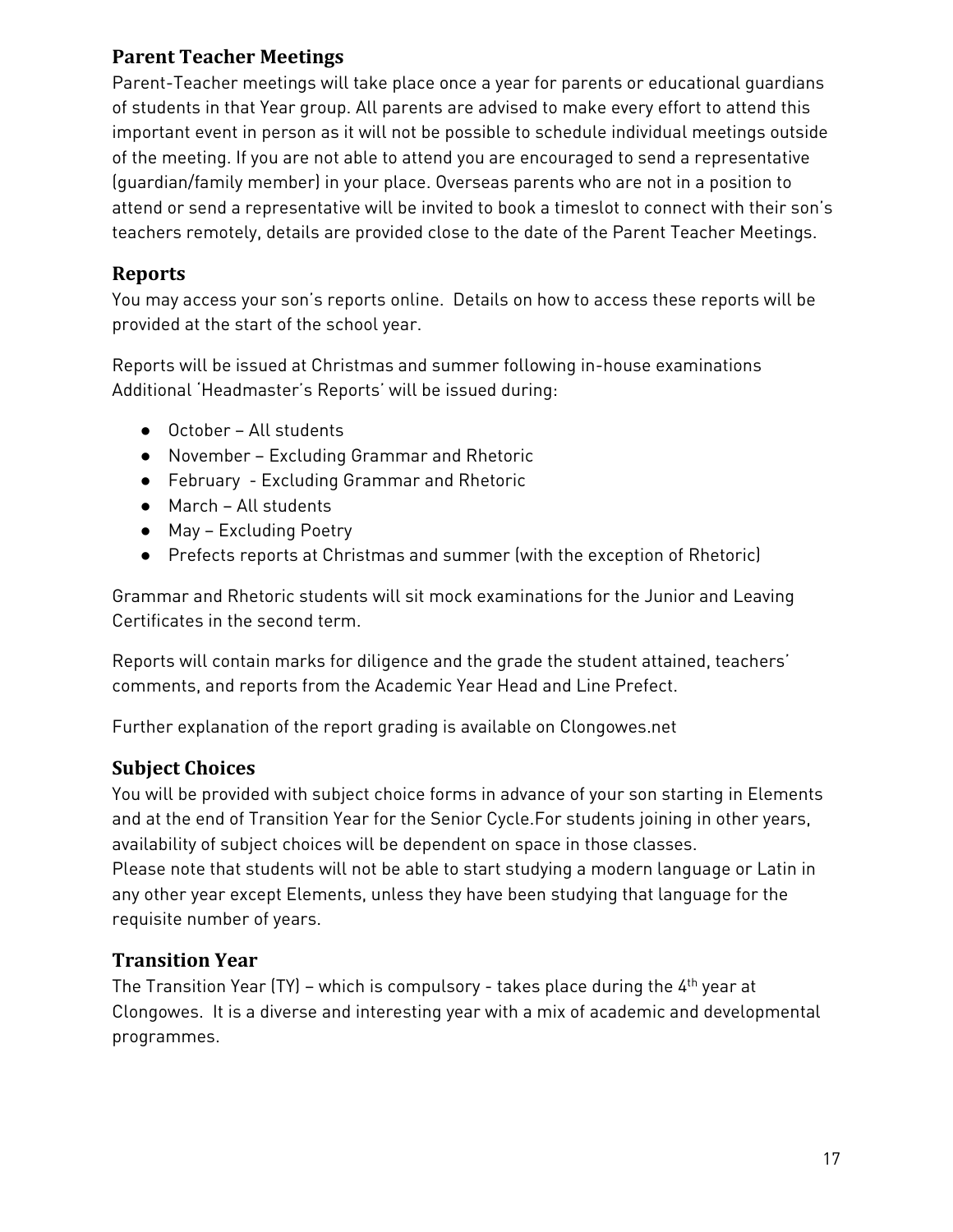#### <span id="page-17-0"></span>**Work and Social Placements**

The year also involves two separate weeks of work experience and one of social placement. Students return home for these weeks or to the home of their guardian. These placements are arranged by the students themselves with support from their parents.

#### <span id="page-17-1"></span>**Language Exchanges**

Students may also apply for language exchanges whereby students from France and Germany wish to spend time in Ireland to improve their English, while their Clongowes exchange partner attends school in France or Germany. There is no school arrangement for Spanish exchanges at this time.

#### <span id="page-17-2"></span>**Cultural Exchanges**

Students may apply for two cultural exchanges to our sister Jesuit schools - Fordham Prep, New York and to Riverview College, Sydney, Australia. Parents of students who are selected for the exchange programmes will act as host families for the visiting boys from Fordham and Riverview.

#### <span id="page-17-3"></span>**The Duck Push**

The Clongowes Duck Push is an annual event that is led by the TY students. The aim of the Duck Push is to raise funds for Crumlin Children's Hospital in Dublin. The Duck Push is in its 28th year and Clongowes students have raised over €2 million since its inception.

The project is a way for boys to further live the "men for others" ideal and fosters cooperation and leadership within the year group.

Throughout the year, students work on various fundraising initiatives, such as events and mini-companies, gaining valuable skills along the way.

The Duck Push itself takes place over eight days in June and sees a group of approximately 30 students push a 3M high , bright yellow 'duck' from Dublin to Limerick. Money is collected from members of the public along the route.

#### <span id="page-17-4"></span>**TY Information for Parents**

A separate booklet, the TY Parent Information Booklet, is issued to parents late in the Grammar Year and is also available on [www.clongowes.net](http://www.clongowes.net/) Parents are invited to attend a TY Information Meeting in the third term of the Grammar year.

Please be aware that the school year for TY students ends after the TY Graduation Ceremony in late May (ahead of the rest of the school).

#### <span id="page-17-5"></span>**Sports and Co-Curricular**

#### <span id="page-17-6"></span>**Debating**

All year groups have the opportunity to take part in scheduled debates and is a compulsory in Third Line.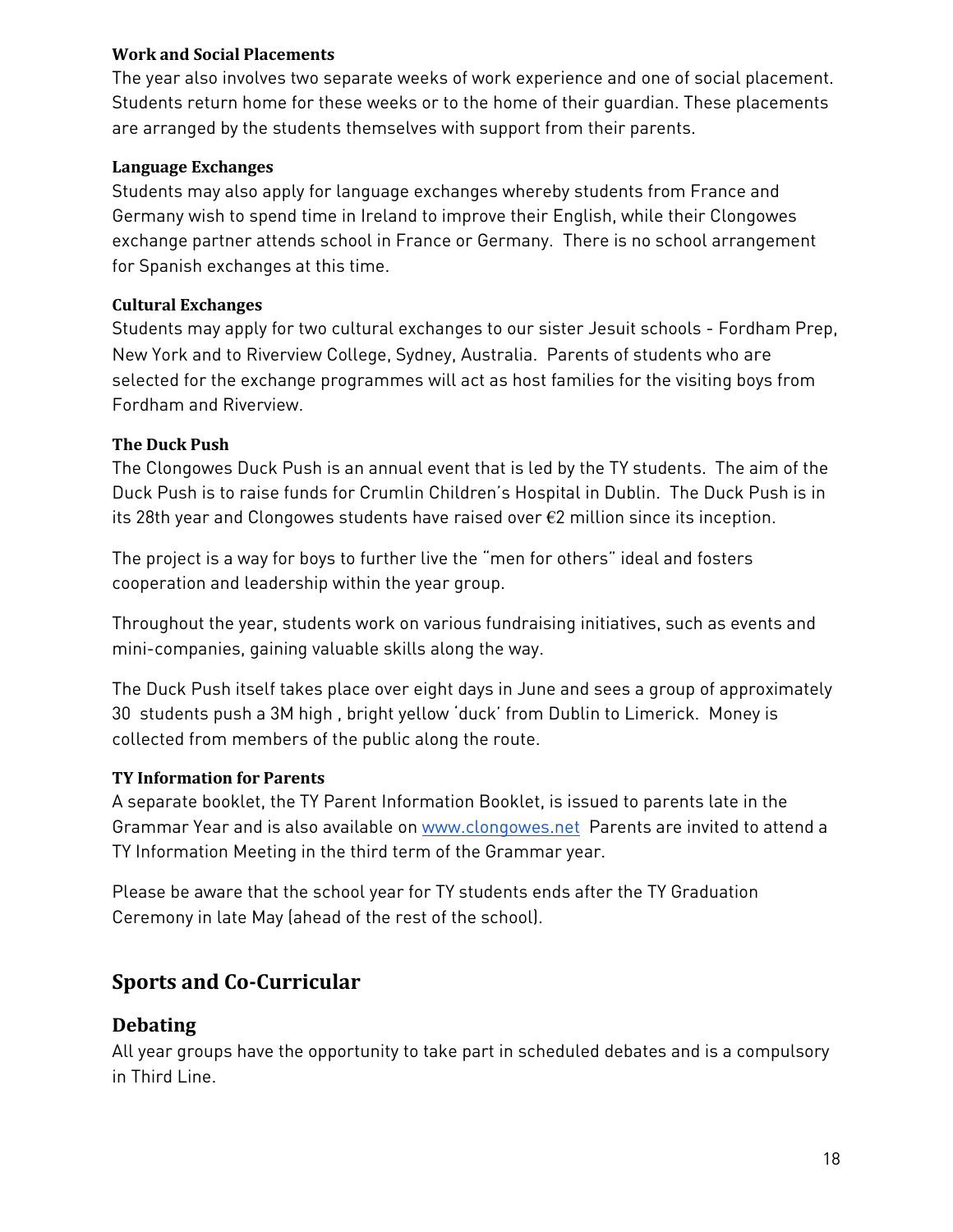#### <span id="page-18-0"></span>**Drama**

Students have an option to take Performance as a module for the Junior Certificate examination. This module looks at various aspects of performance, both theoretical and practical.

Students in Syntax and Poetry will perform a full length drama piece. Previous performances have included: The Mundy Scheme and Translations by Brian Friel, Journey's End by RC. Sherriff, Drum Belly by Richard Dormer, Cain Mutiny Court Martial by Hermann Woek.

Once a month, TY students visit the Irish Film Institute in Dublin to view an art house film. This is a most enjoyable outing for the boys and one that allows for a broader appreciation of film culture and narrative.

## <span id="page-18-1"></span>**Music**

Clongowes offers a wide range of musical opportunities to students:

The Music Department provides individual tuition for:

- Piano
- Voice
- Strings: Violin, Viola, Cello and Double Bass
- Woodwind: Flute, Clarinet, Oboe, Bassoon and Saxophone
- Brass: Trumpet, French Horn and Trombone

Parents must opt to enroll your son for individual tuition by filling out the Instrumental Lessons Application Form at registration.

Music students will be prepared for Royal Irish Academy of Music exams.

If your son opts to take music as an exam subject for Junior or Leaving Certificate they will be required to take a practical examination which accounts for 25% of the Junior Certificate Examination and up to 50% of the Leaving Certificate Examination.

#### <span id="page-18-2"></span>**Piano**

There is a finite number of piano slots available to students. All applicants are not guaranteed piano lessons.

Students requesting lessons will be prioritized on the following criteria:

• Students who are studying music for Junior and Leaving Cert will be accommodated first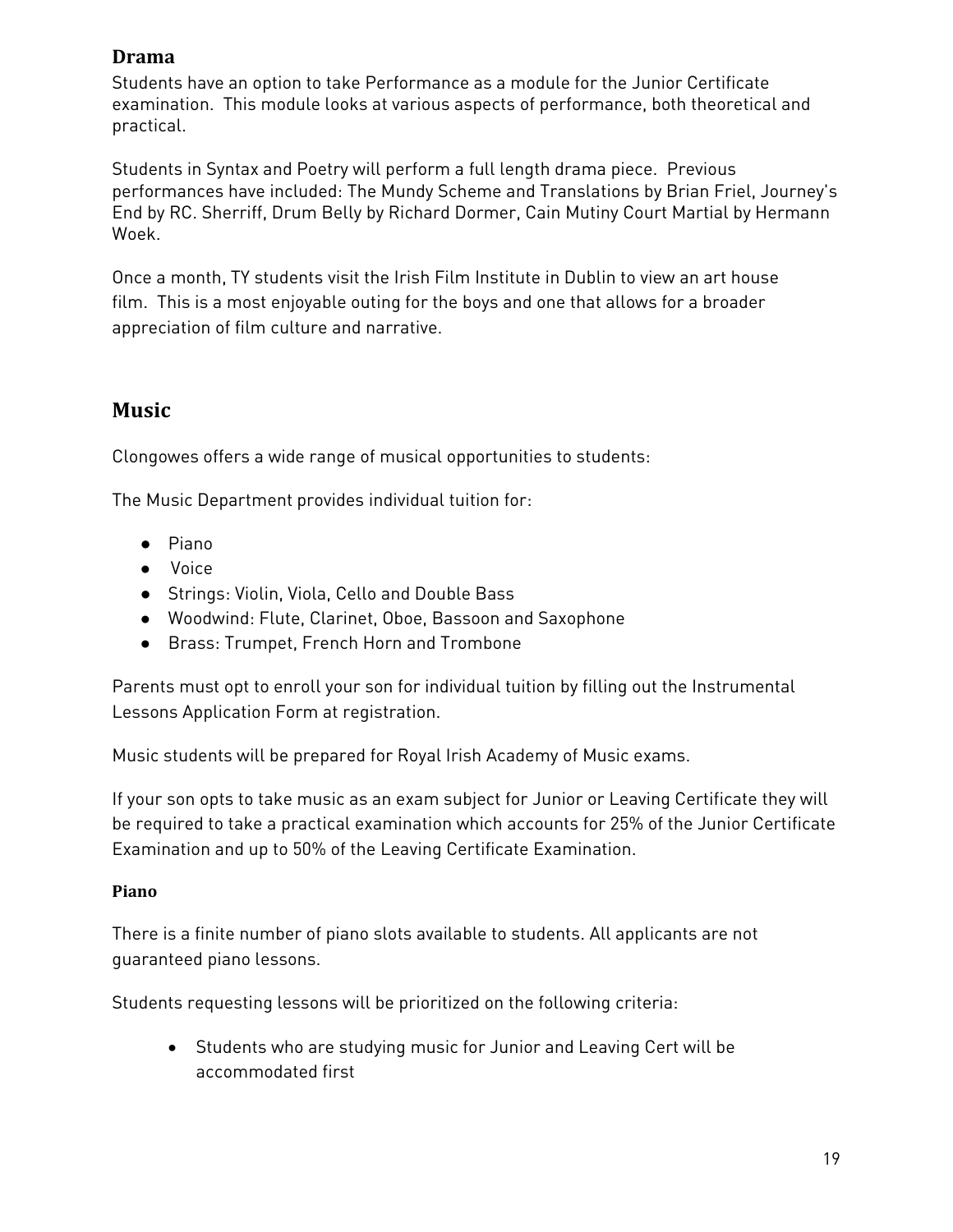- Students who have previous experience will be accommodated next (please ensure that all relevant experience is listed on the Instrumental Lessons Application Form)
- Any remaining students will then be allocated a place, if available.

In the event of a student not being accommodated they will be placed on a waiting list.

#### <span id="page-19-0"></span>**Orchestra**

The school has a vibrant orchestra. The orchestra has performed in various European countries over the past 25 years.

Students who are interested in taking up an orchestral instrument will be invited to partake when the required standard is reached.

A limited number of orchestral instruments are available to rent from the college (saxophones are excluded). A rental cost applies. Strings, reeds and other miscellaneous items are charged separately. Students are responsible for the care and storage of instruments and will be responsible for any loss or damage while in their possession.

Students may bring their own musical instruments to the College and will be provided with a locker for storage. You are advised to have sufficient insurance cover in place for any instruments that your son brings to school.

#### <span id="page-19-1"></span>**Choirs**

The school has two choirs – the Elements Choir and the Senior Choir. All students are encouraged to participate in the musical life of the College and those with musical experience are expected to demonstrate leadership.

The choirs and individual singers compete at various competitions throughout the year. Students with an interest in singing can take one-on-one lessons with a singing coach. The school will coordinate entry to singing competitions and other opportunities for public performances.

Schola Cantorum – please see the section on Ethos and Liturgical Life of the School.

#### **Traditional Irish Music Group**

The Clongowes Wood College Traditional Irish Music group meets once a week at lunchtime. This group is open to all students with previous 'trad' experience. Students are expected to turn up to all rehearsals and put in some individual practice time. The Trad Group performs in all school concerts and external engagements throughout the year.

#### <span id="page-19-2"></span>**Sport**

Sport plays a big part in the co-curricular life of the College with some sports played seasonally and others throughout the year.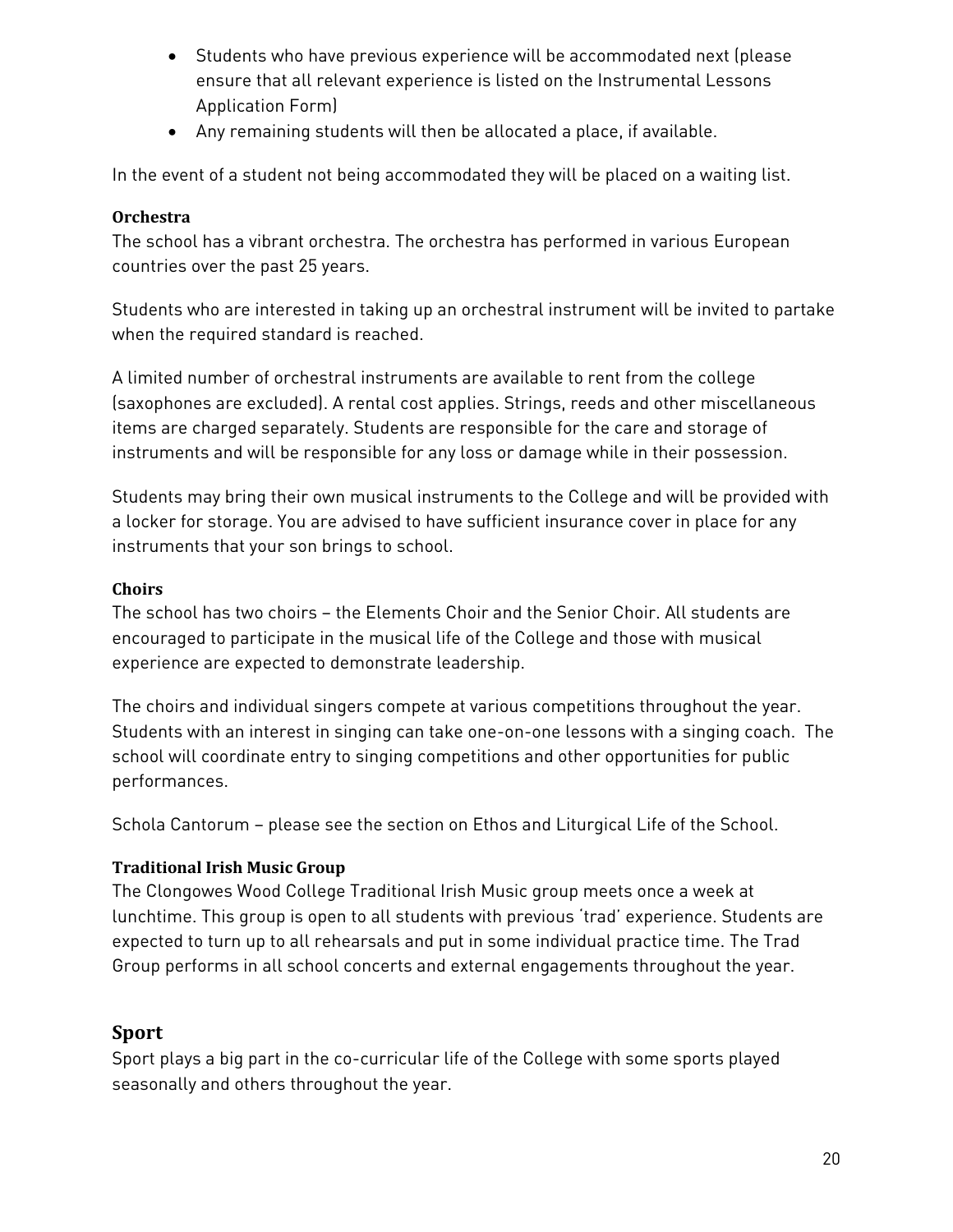| Sport                       | Season                                                        |
|-----------------------------|---------------------------------------------------------------|
| Rugby                       | September to March                                            |
| Athletics - Track and Field | Year round                                                    |
| Athletic Development        |                                                               |
| <b>Basketball</b>           | Year round                                                    |
| Football/Soccer             | Year round                                                    |
| Golf                        | September - Oct and March - June                              |
| Swimming                    | Year round                                                    |
| Fencing                     | Year round                                                    |
| Kayaking                    | <b>Summer Sports</b>                                          |
| Tennis                      | <b>Summer Sports</b>                                          |
| Cricket                     | Summer Sports and indoor during the First and<br>Second Term. |
| GAA                         | <b>Summer Sports</b>                                          |

If your son is part of the rugby Junior Cup or Senior Cup squads he may be required to attend training camps over the Christmas break and will take place in Ireland or another country. Costs for the camps vary from year to year.

## <span id="page-20-0"></span>**The School Day**

Clongowes is a 7 day school with classes on 6 days and study on 7 days. Classes are 60 minutes in duration. Both Wednesday and Saturday are half days from class with sport in the afternoon.

| <b>CLASS AND STUDY</b> |                       |                                                     |                                                                                 |
|------------------------|-----------------------|-----------------------------------------------------|---------------------------------------------------------------------------------|
| Day                    | <b>Class Time</b>     | <b>Study for Elements &amp;</b><br><b>Rudiments</b> | Study for Grammar, Syntax, Poetry &<br>Rhetoric                                 |
| Monday:                | $8.45$ am – $3.45$ pm | <b>Evening Study</b><br>$6.00$ pm – $8.00$ pm       | Evening Study:<br>$6.00$ pm – $8.00$ pm<br>Break 8pm-9.15<br>9.15pm -10.15pm    |
| Tuesday                | $8.45$ am – $3.45$ pm | <b>Evening Study</b><br>$6.00$ pm – $8.00$ pm       | Evening Study:<br>$6.00$ pm – $8.00$ pm<br>Break 8pm-9.15<br>$9.15pm - 10.15pm$ |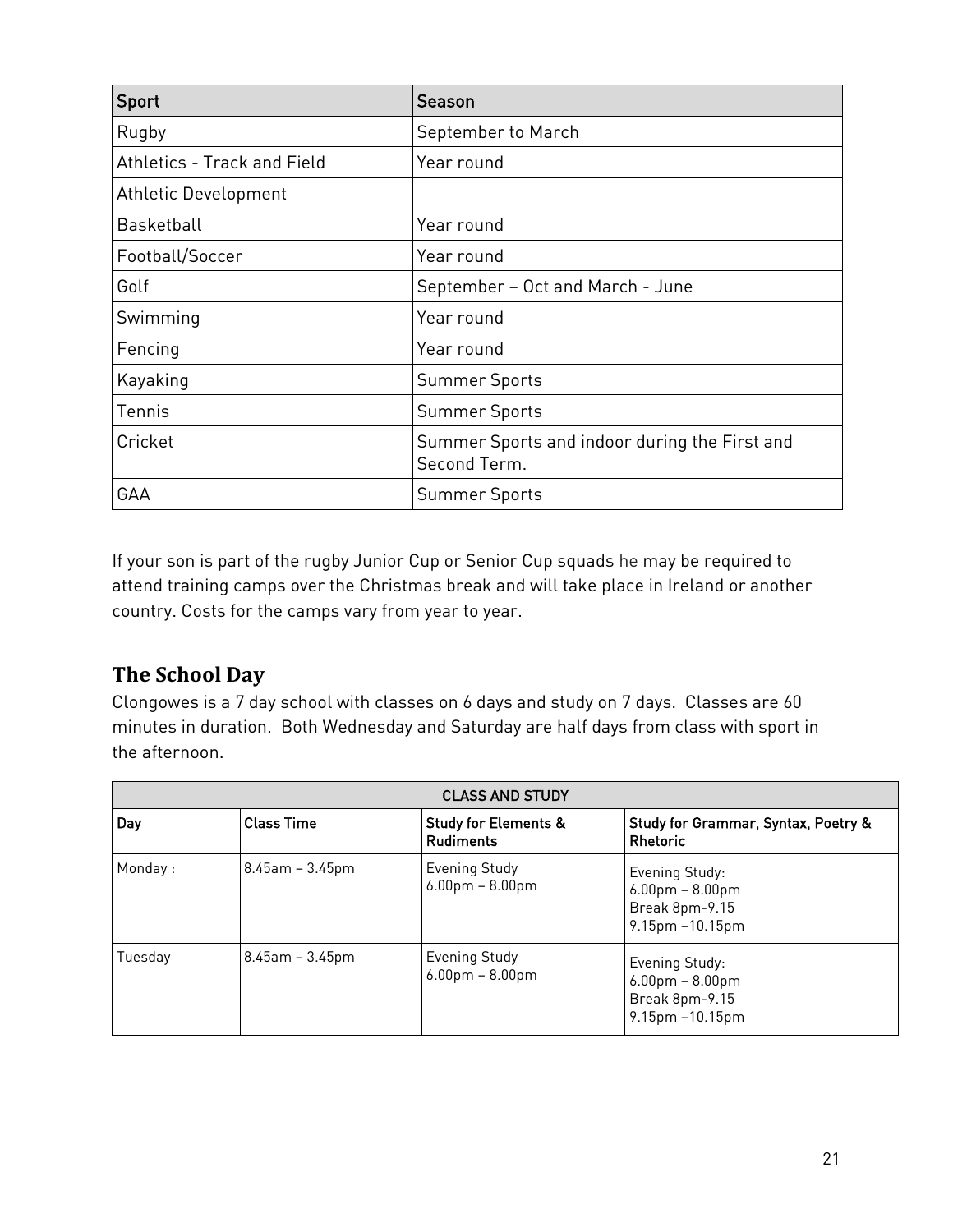| Wednesday | $8.45 - 12.00$ pm     | Evening Study<br>$6.00$ pm - $8.00$ pm                            | Evening Study:<br>$6.00$ pm - $8.00$ pm<br>Break 8pm-9.15<br>9.15pm -10.15pm |
|-----------|-----------------------|-------------------------------------------------------------------|------------------------------------------------------------------------------|
| Thursday  | $8.45$ am - $3.45$ pm | <b>Evening Study</b><br>$6.00$ pm - $8.00$ pm                     | Evening Study:<br>$6.00$ pm - $8.00$ pm<br>Break 8pm-9.15<br>9.15pm -10.15pm |
| Friday    | $8.45$ am - $3.45$ pm | <b>Evening Study</b><br>$6.00$ pm - $8.00$ pm                     | Evening Study:<br>$6.00$ pm - $8.00$ pm<br>Break 8pm-9.15<br>9.15pm -10.15pm |
| Saturday  | $10.00$ am - 12.00pm  | <b>Evening Study</b><br>$6.00$ pm - $8.00$ pm                     | Evening Study:<br>$6.00$ pm - $8.00$ pm<br>Break 8pm-9.15<br>9.15pm -10.15pm |
| Sunday    |                       | Reading Study:<br>9.45am -10.45am<br>Evening Study:<br>6pm-7.30pm | Morning Study:<br>9.45am -10.45am<br>Evening Study:<br>6pm-7.30pm            |

| <b>TYPICAL DAILY SCHEDULES</b>               |                                                                                                                                                                                                             |                                                                                                                                                                                              |                                                                                                                                                                                                                 |
|----------------------------------------------|-------------------------------------------------------------------------------------------------------------------------------------------------------------------------------------------------------------|----------------------------------------------------------------------------------------------------------------------------------------------------------------------------------------------|-----------------------------------------------------------------------------------------------------------------------------------------------------------------------------------------------------------------|
| Day                                          | Morning                                                                                                                                                                                                     | <b>School Day</b>                                                                                                                                                                            | <b>After Class</b>                                                                                                                                                                                              |
| Monday,<br>Tuesday,<br>Thursday &<br>Friday: | <b>Swimming Coaching:</b><br>Thursday & Friday:<br>6.30am<br><b>Rise: 7.20am</b><br>Eucharist: 7.50am<br>Breakfast: 8am<br><b>Morning Prep:</b><br>8.10am-8.30am<br><b>Morning Prayer:</b><br>8.30am-8.40am | Morning<br>Prayer/Examen: 8.30<br>Class: 8.45-10.45<br><b>Break:</b> 10.45-11am<br>Class: 11am-12.45 or<br>1pm<br>Lunch: 12.45 - 1.30pm<br>Class: 1.45-3.45<br>Trad Group: 1pm<br>Choir: 1pm | <b>Sport and Recreation:</b><br>$3.45pm-5pm$<br>Tea: 5pm-5.45pm<br><b>Swimming coaching Tuesdays:</b><br>8pm<br>Indoor Cricket Tuesdays: 8pm-<br>10pm<br>Fencing: Thursdays: 8pm<br>Study as per above schedule |
| Wednesday                                    | <b>Rise: 7.30-7.50am</b><br>Eucharist: 7.50am<br>Breakfast: 8am<br><b>Morning Prep:</b><br>8.10am-8.30am<br><b>Morning Prayer:</b><br>8.30am-8.40am                                                         | Morning<br>Prayer/Examen: 8.30<br>Class: 8.45am-12pm<br><b>Break:</b> 10.45am-11am<br>Lunch: 12pm                                                                                            | Sports Fixtures: 1.30pm-4.30pm<br>Schola: 6.45pm-8.30pm<br>Study as per above schedule                                                                                                                          |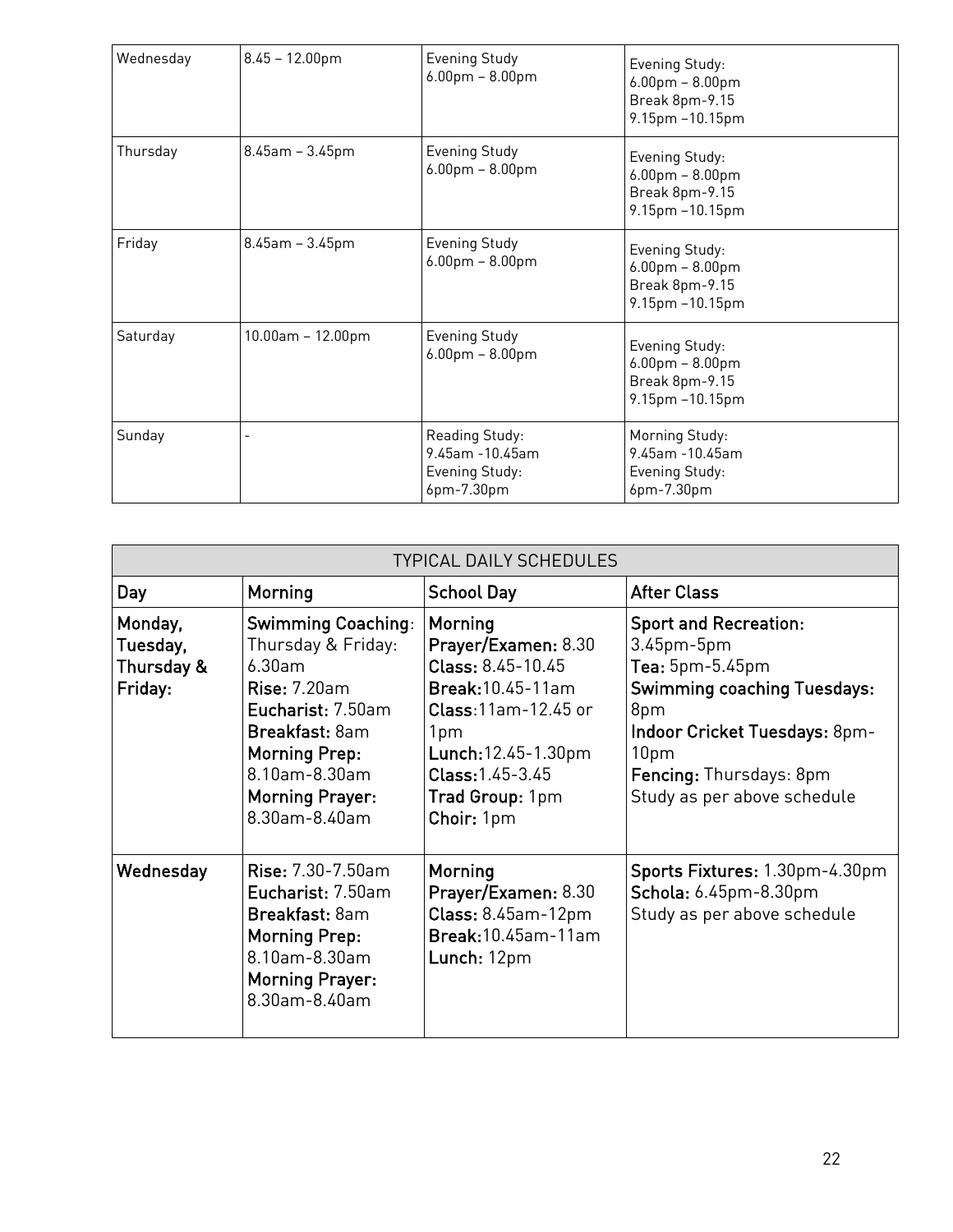| Saturday | Rise: 8am<br>Breakfast: 8.30am<br><b>Morning Prep:</b><br>9.15am-10am                        | Morning Prayer: 9.40<br>Class: 10am-12pm | Sports Fixtures: 1.30pm-4.30pm<br>Tea: 5pm-5.45pm<br>Study as per above schedule |
|----------|----------------------------------------------------------------------------------------------|------------------------------------------|----------------------------------------------------------------------------------|
| Sunday   | <b>Rise: 8.30am</b><br>Breakfast: 8.30am<br>Morning Prep: 10am<br>-11am<br>School Mass: 11am | No classes<br>Lunch: 12.45-1.30pm        | $Tea: 5pm-5.45pm$<br>Study as per above schedule                                 |

## <span id="page-22-0"></span>**International Students**

At Clongowes, we welcome students from many countries, some with English as a second language.

#### **International Liaison**

Our International Liaison, Ms Derval Dooley acts as an additional support for international students and parents. Her primary role is as a mentor and provides academic and pastoral support to international students. Ms Dooley meets regularly with international students and liaises with parents when appropriate. Ms Dooley can be contacted at [ddooley@clongowes.net](mailto:ddooley@clongowes.net)

## <span id="page-22-1"></span>**English as a Second Language**

Your son may be asked to undertake a 3<sup>rd</sup> party English test during the Admissions process or provide 3<sup>rd</sup> party evidence of English proficiency, e.g., Cambridge English Certificate or UKiset test results.

As a student with English as a second language, your son will partake in extra English classes. The cost of these classes are covered by the 10% premium on fees. These classes are provided in groups of students of a similar age and English language level.

Students will be prepared for the Cambridge English exam as part of the ESL programme.

#### <span id="page-22-2"></span>**PPS Numbers**

A PPS number (Personal Public Service number) is required for taking the State examinations at the end of the Grammar and Rhetoric years.

The school cannot apply for a PPS number on behalf of a parent. Parents must fill out the REG 1M form for those under 18 years or REG 1 for those older than 18 years.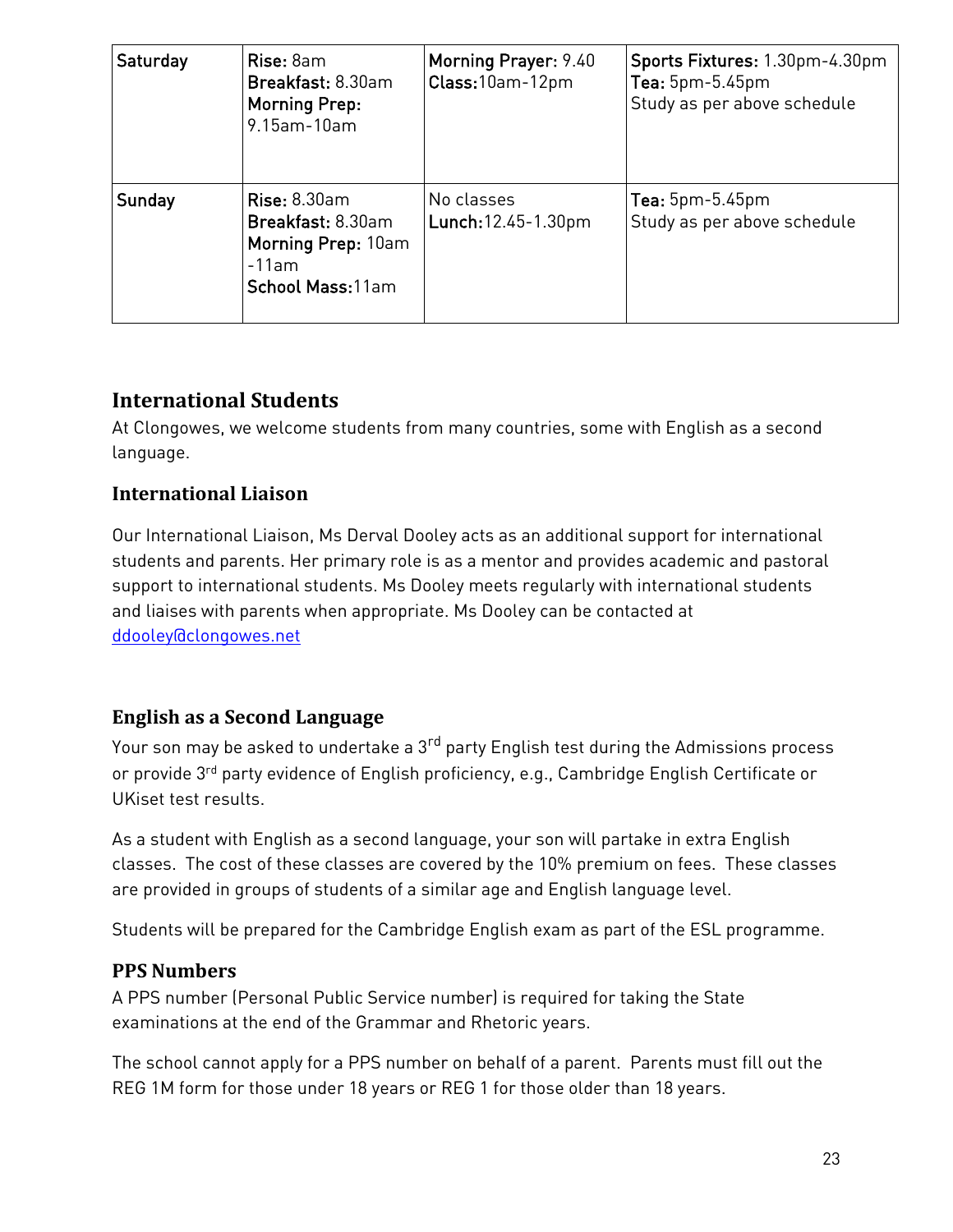Parents will be required to provide:

- − a copy of their own passport
- − proof of their address
- − a copy of their son's birth certificate
- − proof of their address overseas
- − a copy of their son's passport
- − a letter of enrollment in school which will be provided by the school Administration Office.

Appointments to apply for a PPS number can be made on [www.mywelfare.ie](http://www.mywelfare.ie/) and whoever is named as Guardian/Nominee on the REG 1M form may accompany the applicant for the appointment. The nominated person must bring identification with them.

## <span id="page-23-0"></span>**Associations and Events**

#### <span id="page-23-1"></span>**Parents' Association**

There is an active Parents' Association in the school, which organises a range of events throughout the year including the Christmas Concert Reception, mock interviews and careers talks, Union Day family activities, Parents' Retreats, etc.

In addition members of the Parents' Association are on hand to provide support and welcome to new parents through the 'buddy' system, by organizing a welcome lunch on the first Sunday of the first term. Contact the Parent's Association at [cwc-pa@clongowes.net](mailto:cwc-pa@clongowes.net)

## <span id="page-23-2"></span>**Ladies' Association**

The Ladies' Association organises many events throughout the year. The Representatives for each year organise their own lunch/dinners, which are more intimate and these gatherings are truly rewarding socially. In addition the Ladies' Association organises the monthly coffee mornings, which take place on Sundays after Mass. The Ladies' Association is open to all and new faces are welcome anytime.

## <span id="page-23-3"></span>**Union Day**

The annual Union Day marks the graduation of the Rhetoric Year group. Union Day takes place on a Sunday in late May. Parents and students from all Year groups are invited to attend and have an afternoon picnic at the school. The day is a social event that concludes with the prize giving ceremony.

## <span id="page-23-4"></span>**Financial Matters**

#### <span id="page-23-5"></span>**Fee Payment**

Fees can be paid in a number of ways:

Two Moiety Payments: 1st moiety due by July 31st and the 2nd by January 31st.